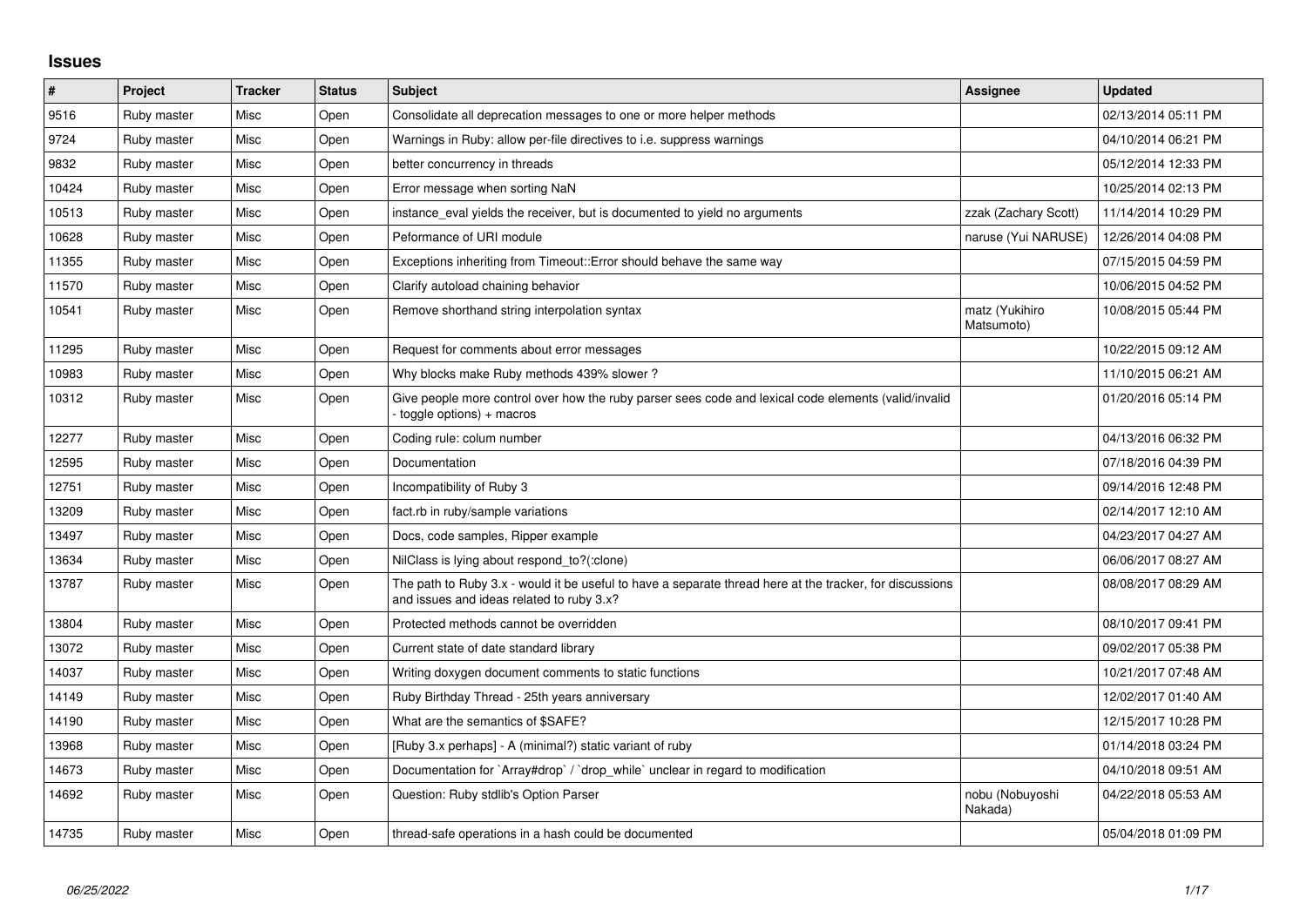| $\pmb{\#}$ | Project     | <b>Tracker</b> | <b>Status</b> | Subject                                                                                                                             | <b>Assignee</b>                | <b>Updated</b>      |
|------------|-------------|----------------|---------------|-------------------------------------------------------------------------------------------------------------------------------------|--------------------------------|---------------------|
| 14760      | Ruby master | Misc           | Open          | cross-thread IO#close semantics                                                                                                     | matz (Yukihiro<br>Matsumoto)   | 05/17/2018 08:21 AM |
| 14768      | Ruby master | Misc           | Open          | Add documentation for    and &&                                                                                                     |                                | 05/17/2018 09:45 AM |
| 14770      | Ruby master | Misc           | Open          | [META] DevelopersMeeting                                                                                                            |                                | 05/17/2018 12:28 PM |
| 14825      | Ruby master | Misc           | Open          | When redefining `attr_xx` methods the visibility becomes `public`                                                                   |                                | 06/05/2018 05:57 AM |
| 10783      | Ruby master | Misc           | Open          | String#concat has an "appending" behavior                                                                                           |                                | 08/08/2018 03:08 AM |
| 15136      | Ruby master | Misc           | Open          | Fix - Wparentheses warnings                                                                                                         |                                | 09/20/2018 09:41 AM |
| 15224      | Ruby master | Misc           | Open          | [DOCs] Minor inconsistency in class Array #initialize_copy -<br>https://ruby-doc.org/core-2.5.1/Array.html#method-i-initialize_copy |                                | 10/13/2018 02:26 PM |
| 15249      | Ruby master | Misc           | Open          | Documentation for attr_accessor and attr_reader should be corrected                                                                 |                                | 10/23/2018 08:09 PM |
| 15202      | Ruby master | Misc           | Open          | Adding Coverity Scan to CI to see the result casually                                                                               |                                | 10/25/2018 10:50 AM |
| 15007      | Ruby master | Misc           | Open          | Let all Init_xxx and extension APIs frequently called from init code paths be considered cold                                       | naruse (Yui NARUSE)            | 12/06/2018 11:05 AM |
| 15402      | Ruby master | Misc           | Open          | Shrinking excess retained memory of container types on promotion to uncollectible                                                   |                                | 12/11/2018 08:43 PM |
| 15418      | Ruby master | Misc           | Open          | Date.parse('2018')                                                                                                                  |                                | 12/15/2018 09:17 PM |
| 15431      | Ruby master | Misc           | Open          | Hashes and arrays should not require commas to seperate values when using new lines                                                 |                                | 12/18/2018 11:05 AM |
| 15510      | Ruby master | Misc           | Open          | Easter egg in Thread.handle_interrupt                                                                                               |                                | 01/05/2019 11:53 PM |
| 15514      | Ruby master | Misc           | Open          | Add documentation for implicit array decomposition                                                                                  |                                | 01/10/2019 04:43 PM |
| 15568      | Ruby master | Misc           | Open          | TracePoint(:raise)#parameters raises RuntimeError                                                                                   |                                | 01/27/2019 12:02 AM |
| 15654      | Ruby master | Misc           | Open          | Documentation for Complex is wrong or misleading                                                                                    |                                | 03/11/2019 11:55 AM |
| 11783      | Ruby master | Misc           | Open          | Do you have any idea if you have a budgets?                                                                                         |                                | 05/16/2019 09:06 PM |
| 15744      | Ruby master | Misc           | Open          | Improvement needed to documentation of 'Literals'                                                                                   |                                | 06/24/2019 02:27 AM |
| 15802      | Ruby master | Misc           | Open          | Reduce the minimum string buffer size from 127 to 63 bytes                                                                          | ko1 (Koichi Sasada)            | 07/30/2019 04:04 AM |
| 16130      | Ruby master | Misc           | Open          | [Discussion / Ideas] Finding a good name for the concept of/behind guilds - primarily the NAME                                      |                                | 08/27/2019 04:00 PM |
| 16160      | Ruby master | Misc           | Open          | Lazy init thread local storage                                                                                                      |                                | 09/22/2019 01:55 AM |
| 16235      | Ruby master | Misc           | Open          | ENV.assoc spec test does not test invalid name                                                                                      |                                | 10/05/2019 10:53 PM |
| 16114      | Ruby master | Misc           | Open          | Naming of "beginless range"                                                                                                         |                                | 10/08/2019 03:06 PM |
| 16157      | Ruby master | Misc           | Open          | What is the correct and *portable* way to do generic delegation?                                                                    |                                | 10/15/2019 04:28 PM |
| 16267      | Ruby master | Misc           | Open          | MinGW CI - add to Actions ?                                                                                                         |                                | 10/21/2019 01:10 AM |
| 16346      | Ruby master | Misc           | Open          | Confusing macro name: RUBY_MARK_NO_PIN_UNLESS_NULL                                                                                  |                                | 11/13/2019 07:39 AM |
| 16188      | Ruby master | Misc           | Open          | What are the performance implications of the new keyword arguments in 2.7 and 3.0?                                                  | jeremyevans0 (Jeremy<br>Evans) | 11/27/2019 04:45 PM |
| 16396      | Ruby master | Misc           | Open          | What is the reason for this behaviour of Find.find?                                                                                 |                                | 12/09/2019 02:51 PM |
| 16408      | Ruby master | Misc           | Open          | Ruby docs list incorrect method signatures for PTY::getpty/PTY::spawn                                                               |                                | 12/12/2019 05:12 PM |
| 16464      | Ruby master | Misc           | Open          | Which core objects should support deconstruct/deconstruct keys?                                                                     |                                | 12/30/2019 07:54 AM |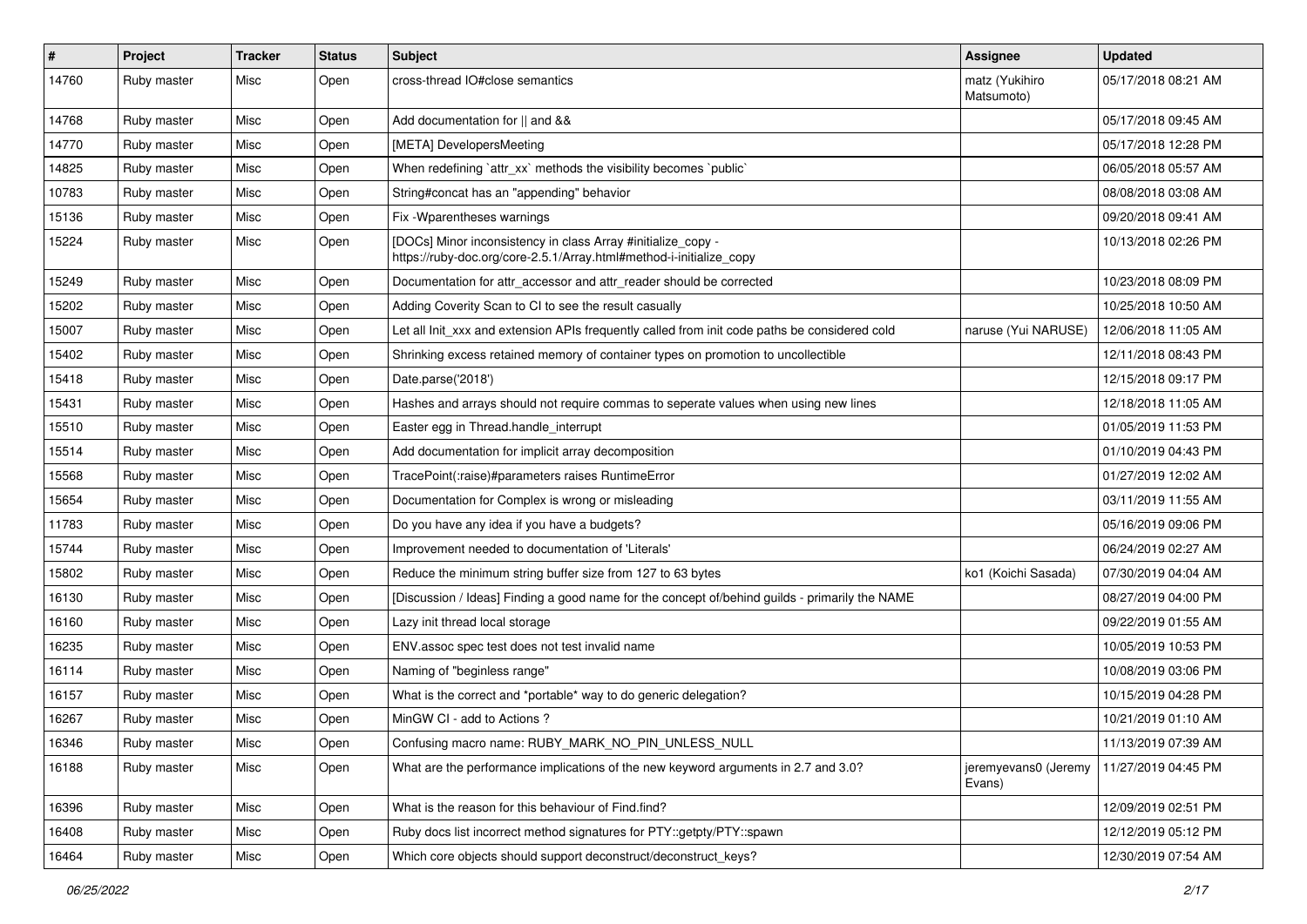| #     | Project     | <b>Tracker</b> | <b>Status</b> | Subject                                                                                                                    | <b>Assignee</b>           | <b>Updated</b>      |
|-------|-------------|----------------|---------------|----------------------------------------------------------------------------------------------------------------------------|---------------------------|---------------------|
| 16507 | Ruby master | Misc           | Open          | $=$ vs include? or match?                                                                                                  |                           | 01/12/2020 11:27 PM |
| 16487 | Ruby master | Misc           | Open          | Potential for SIMD usage in ruby-core                                                                                      |                           | 01/16/2020 05:25 AM |
| 16629 | Ruby master | Misc           | Open          | ruby-loco now built & saved on GitHub, both mingw & mswin builds                                                           |                           | 02/12/2020 01:53 PM |
| 16659 | Ruby master | Misc           | Open          | Documentation on Regexp missing for absence pattern (?~pat)                                                                |                           | 02/27/2020 04:16 PM |
| 16671 | Ruby master | Misc           | Open          | <b>BASERUBY</b> version policy                                                                                             |                           | 03/05/2020 01:11 AM |
| 16678 | Ruby master | Misc           | Open          | Array#values_at has unintuitive behavior when supplied a range starting with negative index                                |                           | 03/09/2020 02:06 PM |
| 16750 | Ruby master | Misc           | Open          | Change typedef of VALUE for better type checking                                                                           |                           | 04/03/2020 02:34 AM |
| 16803 | Ruby master | Misc           | Open          | Discussion: those internal macros reside in public API headers                                                             |                           | 05/14/2020 12:27 PM |
| 16895 | Ruby master | Misc           | Open          | Request for cooperation: Try your applications/libraries with master branch and debug options                              |                           | 05/15/2020 11:51 PM |
| 17053 | Ruby master | Misc           | Open          | RDoc for Hash Keys                                                                                                         |                           | 07/28/2020 01:21 AM |
| 17137 | Ruby master | Misc           | Open          | Cooperation on maintaining official docker ruby images                                                                     |                           | 09/02/2020 05:03 PM |
| 17154 | Ruby master | Misc           | Open          | Update Pathname Documentation to Clarify Expected Behavior                                                                 | akr (Akira Tanaka)        | 09/05/2020 01:18 PM |
| 17174 | Ruby master | Misc           | Open          | "Error relocating, symbol not found" error when compiling a native extension on Alpine with Ruby<br>$>=2.4$                |                           | 10/06/2020 11:19 AM |
| 17199 | Ruby master | Misc           | Open          | id outputed by inspect and to_s output does not allow to find actual object_id and vice-versa                              |                           | 10/20/2020 09:35 PM |
| 17309 | Ruby master | Misc           | Open          | URI escape being deprecated, yet there is no replacement                                                                   |                           | 11/11/2020 12:52 AM |
| 17390 | Ruby master | Misc           | Open          | Class and method-level docs for Ractor                                                                                     |                           | 12/13/2020 06:33 PM |
| 17399 | Ruby master | Misc           | Open          | Are endless methods experimental?                                                                                          |                           | 12/22/2020 07:05 PM |
| 17422 | Ruby master | Misc           | Open          | 3.0 documentation problems tracking ticket                                                                                 |                           | 12/24/2020 12:51 PM |
| 16436 | Ruby master | Misc           | Open          | hash missing #last method, make it not so consistent (it has #first)                                                       |                           | 01/06/2021 09:47 AM |
| 17565 | Ruby master | Misc           | Open          | Prefer use of access(2) in rb_file_load_ok() to check for existence of require'd files                                     |                           | 01/21/2021 08:52 PM |
| 17569 | Ruby master | Misc           | Open          | uri lib maintainership                                                                                                     | akr (Akira Tanaka)        | 01/23/2021 10:42 AM |
| 17586 | Ruby master | Misc           | Open          | Please run Windows CI in all std-lib repos                                                                                 |                           | 01/28/2021 02:34 PM |
| 17591 | Ruby master | Misc           | Open          | Test frameworks and REPLs do not show deprecation warnings by default                                                      |                           | 02/17/2021 09:06 AM |
| 17637 | Ruby master | Misc           | Open          | Endless ranges with 'nil' boundary weird behavior                                                                          |                           | 02/19/2021 07:57 AM |
| 17815 | Ruby master | Misc           | Open          | Snapcraft Ruby plugin                                                                                                      |                           | 04/20/2021 07:59 PM |
| 17829 | Ruby master | Misc           | Open          | Clang/LLVM correctness of x64-mingw32 build (`shorten-64-to-32` warnings)                                                  |                           | 04/26/2021 04:23 PM |
| 17683 | Ruby master | Misc           | Open          | Current status of beginless range (experimental or not)                                                                    |                           | 06/05/2021 07:22 AM |
| 18068 | Ruby master | Misc           | Open          | Silence LoadError only if it is for rubygems itself                                                                        | hsbt (Hiroshi<br>SHIBATA) | 08/08/2021 02:21 PM |
| 18082 | Ruby master | Misc           | Open          | FileUtils.remove_entry_secure has inconsistent document                                                                    |                           | 08/17/2021 04:26 PM |
| 18150 | Ruby master | Misc           | Open          | Proposal: Deprecate leading zero syntax to declare octals, since it's extremely confusing (and Python<br>3 removed it too) |                           | 09/04/2021 03:21 AM |
| 18248 | Ruby master | Misc           | Open          | Add Feature Triaging Guide                                                                                                 |                           | 10/12/2021 03:21 PM |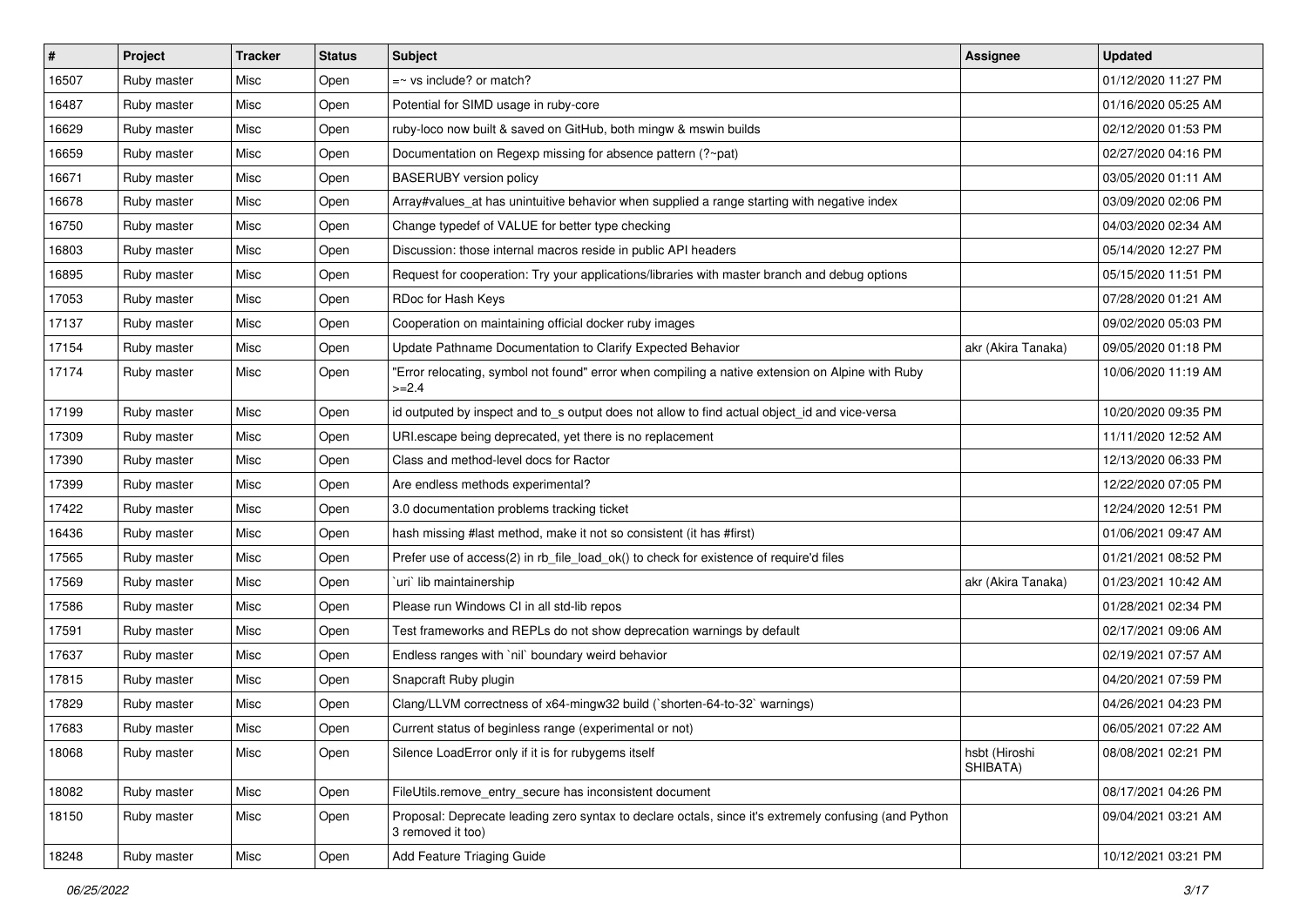| $\vert$ # | Project     | <b>Tracker</b> | <b>Status</b> | Subject                                                                                              | Assignee                               | <b>Updated</b>      |
|-----------|-------------|----------------|---------------|------------------------------------------------------------------------------------------------------|----------------------------------------|---------------------|
| 18352     | Ruby master | Misc           | Open          | What is the Hash#grep expected?                                                                      |                                        | 11/28/2021 10:39 PM |
| 17502     | Ruby master | Misc           | Open          | C vs Ruby                                                                                            | ko1 (Koichi Sasada)                    | 12/02/2021 07:53 PM |
| 18420     | Ruby master | Misc           | Open          | Question about how to handle IO.pipe reader and writer when forking                                  |                                        | 12/22/2021 12:04 AM |
| 18404     | Ruby master | Misc           | Open          | 3.1 documentation problems tracking ticket                                                           |                                        | 12/24/2021 03:59 PM |
| 18587     | Ruby master | Misc           | Open          | What was the reason behind Ruby choosing SipHash for Hash?                                           |                                        | 02/17/2022 12:02 AM |
| 18725     | Ruby master | Misc           | Open          | IO#write and IO#wait_writable block for write pipe if read pipe is closed in other thread on OpenBSD |                                        | 04/13/2022 11:20 PM |
| 18726     | Ruby master | Misc           | Open          | CI Error on c99 and c2x                                                                              | shyouhei (Shyouhei<br>Urabe)           | 04/19/2022 09:05 AM |
| 18761     | Ruby master | Misc           | Open          | provide an example wasm project                                                                      | katei (Yuta Saito)                     | 05/23/2022 11:01 AM |
| 18840     | Ruby master | Misc           | Open          | Top-level #using and other methods docs                                                              |                                        | 06/18/2022 07:12 PM |
| 18836     | Ruby master | Misc           | Open          | DevMeeting-2022-07-21                                                                                |                                        | 06/21/2022 10:09 PM |
| 7981      | Ruby master | Feature        | Open          | ruby does not respect --                                                                             |                                        | 02/28/2013 02:49 PM |
| 8184      | Ruby master | Feature        | Open          | Avoid the creation of meaningless ranges (nil, false, true)                                          |                                        | 03/29/2013 11:16 PM |
| 8232      | Ruby master | Feature        | Open          | Rudiments of abstract algebra in Ruby                                                                | matz (Yukihiro<br>Matsumoto)           | 04/09/2013 01:47 AM |
| 8223      | Ruby master | Feature        | Open          | Make Matrix more omnivorous.                                                                         | marcandre<br>(Marc-Andre<br>Lafortune) | 04/09/2013 03:42 AM |
| 8321      | Ruby master | Feature        | Open          | Ripper: I would like coordinates for keywords                                                        |                                        | 05/10/2013 07:01 PM |
| 8404      | Ruby master | Feature        | Open          | virtual, hooked or read only global variabels for ruby only code too                                 |                                        | 05/14/2013 09:19 PM |
| 8452      | Ruby master | Feature        | Open          | Kernel#otherwise to rewrite code like (obj    default_obj).do_smth                                   |                                        | 05/26/2013 08:41 PM |
| 8449      | Ruby master | Feature        | Open          | Array#ary_plus always returns an array                                                               | nobu (Nobuyoshi<br>Nakada)             | 06/02/2013 04:23 PM |
| 8478      | Ruby master | Feature        | Open          | The hash returned by Enumerable#group_by should have an empty array for its default value            | matz (Yukihiro<br>Matsumoto)           | 06/04/2013 03:56 PM |
| 8494      | Ruby master | Feature        | Open          | Safe method for defensive copies. alternative to 'dup'                                               |                                        | 06/05/2013 04:26 PM |
| 8506      | Ruby master | Feature        | Open          | Object#iter_for / Object#to_iter                                                                     |                                        | 06/10/2013 05:21 PM |
| 8598      | Ruby master | Feature        | Open          | Expose information whether a timezone offset has been explicitly set on DateTime object              |                                        | 07/03/2013 08:27 PM |
| 8614      | Ruby master | Feature        | Open          | Object#singleton_class with a block                                                                  |                                        | 07/12/2013 10:14 AM |
| 8688      | Ruby master | Feature        | Open          | #sprintf should accept strings as keys                                                               |                                        | 07/26/2013 02:33 AM |
| 8714      | Ruby master | Feature        | Open          | Non-interpolated regular expression literal                                                          |                                        | 08/02/2013 08:00 PM |
| 8663      | Ruby master | Feature        | Open          | Officialy alias ArgumentError to ArgError                                                            | matz (Yukihiro<br>Matsumoto)           | 08/09/2013 07:42 PM |
| 8786      | Ruby master | Feature        | Open          | Process.clock_gettime(:realtime)                                                                     |                                        | 08/15/2013 10:33 PM |
| 8827      | Ruby master | Feature        | Open          | A method that flips the receiver and the first argument                                              |                                        | 08/29/2013 05:59 AM |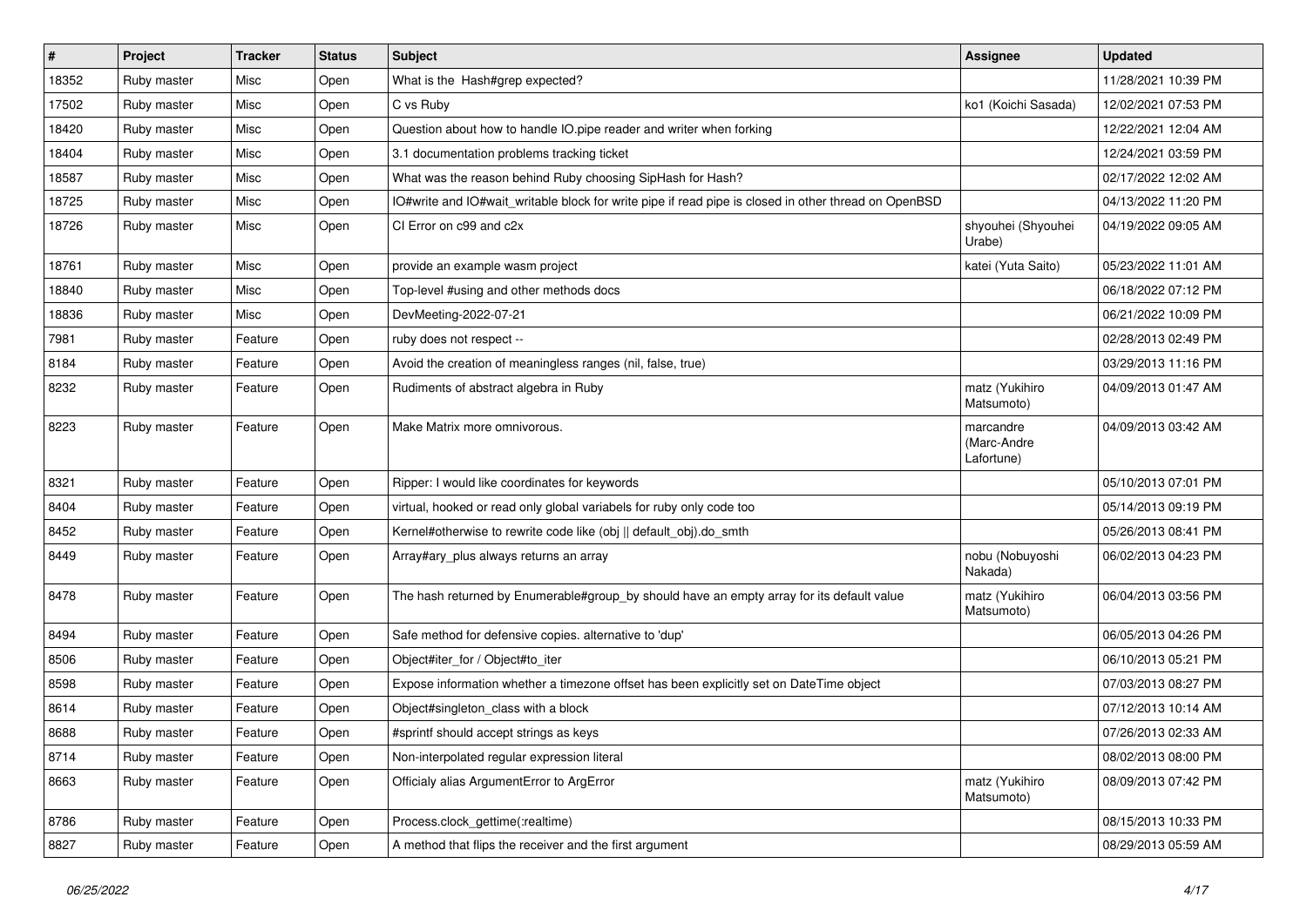| $\pmb{\#}$ | Project     | <b>Tracker</b> | <b>Status</b> | <b>Subject</b>                                                                               | <b>Assignee</b>              | <b>Updated</b>      |
|------------|-------------|----------------|---------------|----------------------------------------------------------------------------------------------|------------------------------|---------------------|
| 8862       | Ruby master | Feature        | Open          | getoptlong to accept user-provided commandline                                               |                              | 09/04/2013 09:53 PM |
| 8967       | Ruby master | Feature        | Open          | add uninclude and unextend method                                                            |                              | 09/30/2013 02:18 PM |
| 9070       | Ruby master | Feature        | Open          | Introduce `---` as synonym of `end` keyword                                                  | matz (Yukihiro<br>Matsumoto) | 11/02/2013 03:23 AM |
| 9095       | Ruby master | Feature        | Open          | Allow `Symbol#to_proc` to take arguments                                                     |                              | 11/10/2013 04:25 AM |
| 9111       | Ruby master | Feature        | Open          | Encoding-free String comparison                                                              |                              | 11/21/2013 04:35 PM |
| 9174       | Ruby master | Feature        | Open          | value receiving block for Hash#has_key?                                                      |                              | 11/29/2013 06:33 AM |
| 9260       | Ruby master | Feature        | Open          | make FileUtils.rm_rf raise on errors                                                         |                              | 12/19/2013 12:27 AM |
| 9445       | Ruby master | Feature        | Open          | Support emitting 1.9 Symbol keyword Hash syntax when pretty printing Hashes                  |                              | 01/24/2014 06:01 AM |
| 9522       | Ruby master | Feature        | Open          | Float("NaN"), Float("Infinity")                                                              |                              | 02/16/2014 05:36 AM |
| 9553       | Ruby master | Feature        | Open          | Make argument validation routine of a method an object                                       |                              | 02/22/2014 07:58 AM |
| 9556       | Ruby master | Feature        | Open          | Add HTTP#get block functionality to HTTP.get                                                 |                              | 02/23/2014 05:53 AM |
| 9527       | Ruby master | Feature        | Open          | make Net::HTTP.get_print not only to \$stdout but to an IO as a parameter                    |                              | 02/23/2014 06:04 AM |
| 9585       | Ruby master | Feature        | Open          | Add Object#in? to make ruby easier to read                                                   |                              | 03/15/2014 04:49 PM |
| 9667       | Ruby master | Feature        | Open          | Optimization of FILE_and _dir                                                                |                              | 03/25/2014 04:48 AM |
| 9557       | Ruby master | Feature        | Open          | Enumerator#next and Enumerator#peek with argument                                            |                              | 04/11/2014 07:00 PM |
| 9784       | Ruby master | Feature        | Open          | Alias URI#merge to URI#join                                                                  |                              | 04/29/2014 05:42 AM |
| 9807       | Ruby master | Feature        | Open          | String.new with block                                                                        |                              | 05/07/2014 05:54 AM |
| 9853       | Ruby master | Feature        | Open          | Please consider quoted generation of hash like in %h( foo bar bee blaa )                     |                              | 05/19/2014 04:43 PM |
| 9871       | Ruby master | Feature        | Open          | load a ruby library which doesn't have extension                                             |                              | 05/28/2014 10:07 AM |
| 9887       | Ruby master | Feature        | Open          | Add uninclude please                                                                         |                              | 05/31/2014 01:33 PM |
| 9909       | Ruby master | Feature        | Open          | why shouldn't constant lookup check the nesting of module's name                             |                              | 06/07/2014 02:18 AM |
| 9929       | Ruby master | Feature        | Open          | add with_default method to Hash                                                              |                              | 06/11/2014 12:08 AM |
| 9953       | Ruby master | Feature        | Open          | set_trace_func values which could be frozen or symbols                                       |                              | 06/19/2014 10:44 PM |
| 10000      | Ruby master | Feature        | Open          | format width and precision with symbol hash                                                  |                              | 07/01/2014 01:25 AM |
| 10051      | Ruby master | Feature        | Open          | nbsp isn't remove with trim                                                                  |                              | 07/17/2014 08:02 AM |
| 10176      | Ruby master | Feature        | Open          | Document how to perform net/http calls in parallel                                           |                              | 08/27/2014 10:46 PM |
| 10215      | Ruby master | Feature        | Open          | prohibit subclassing for classes without allocator in Ruby                                   |                              | 09/08/2014 07:29 AM |
| 10177      | Ruby master | Feature        | Open          | Hash#has_key? and Hash#has_value? should be deprecated                                       |                              | 09/19/2014 06:01 PM |
| 8366       | Ruby master | Feature        | Open          | Exception.message take time to execute depending on the instance variables                   |                              | 09/22/2014 06:41 AM |
| 10305      | Ruby master | Feature        | Open          | Method for resolving all autoload statements / Add warning on autoload when used with chroot |                              | 09/29/2014 02:05 PM |
| 10308      | Ruby master | Feature        | Open          | Pipes in Ruby                                                                                |                              | 09/30/2014 11:21 PM |
| 10331      | Ruby master | Feature        | Open          | String#to_r to recognize negative denominators                                               |                              | 10/06/2014 02:44 PM |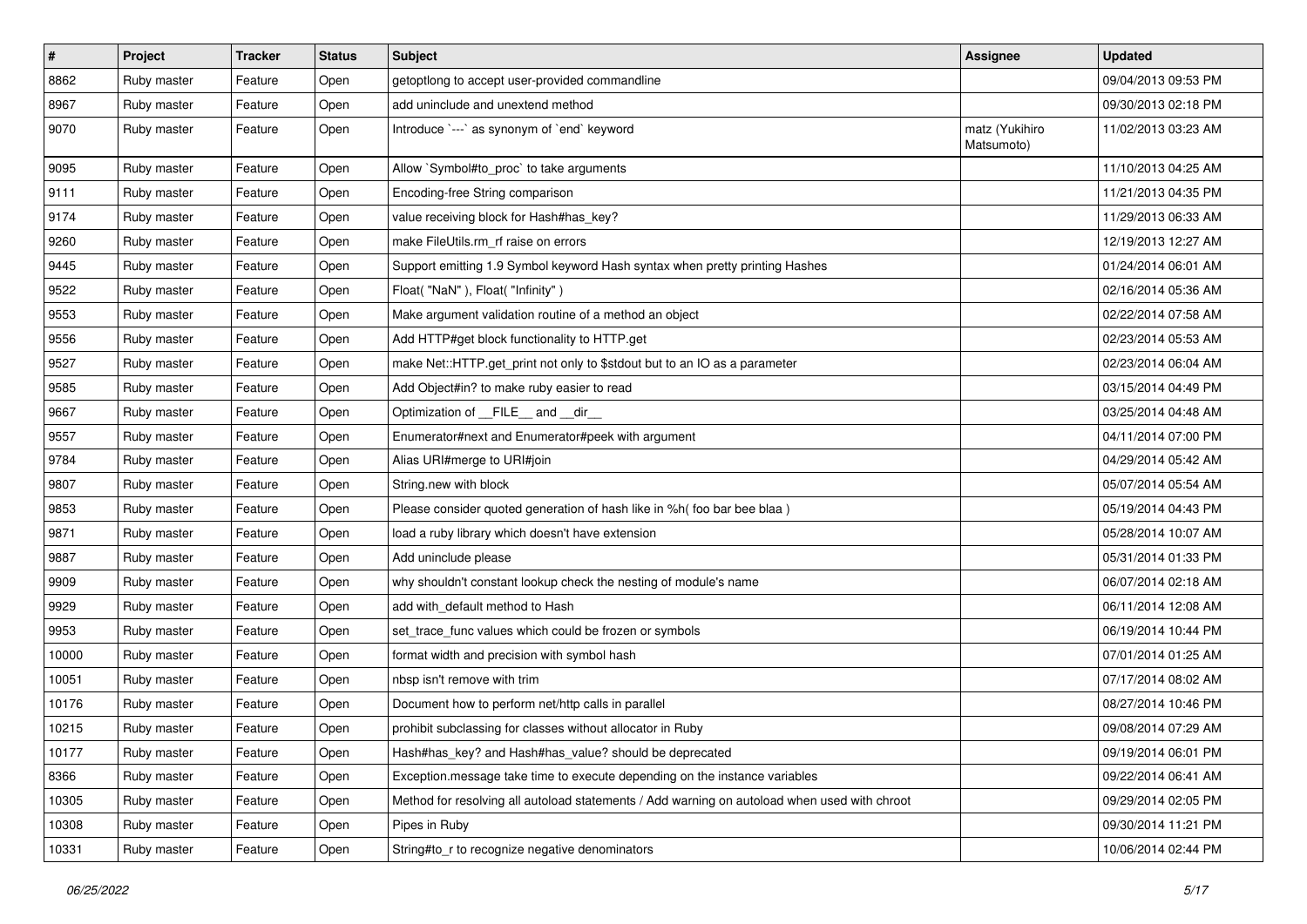| $\vert$ # | Project     | <b>Tracker</b> | <b>Status</b> | Subject                                                                          | Assignee                     | <b>Updated</b>      |
|-----------|-------------|----------------|---------------|----------------------------------------------------------------------------------|------------------------------|---------------------|
| 10332     | Ruby master | Feature        | Open          | Rational literal for mixed fractions                                             |                              | 10/06/2014 02:55 PM |
| 10343     | Ruby master | Feature        | Open          | Postfix notations for 'when' and 'else' inside 'case' statement                  |                              | 10/08/2014 05:25 PM |
| 10366     | Ruby master | Feature        | Open          | New inspection form for rational                                                 |                              | 10/11/2014 12:50 AM |
| 10327     | Ruby master | Feature        | Open          | Bool/False/True module for '==='                                                 |                              | 10/15/2014 02:42 PM |
| 10404     | Ruby master | Feature        | Open          | Allow individual finalizers to be removed with ObjectSpace.undefine_finalizer    | matz (Yukihiro<br>Matsumoto) | 10/20/2014 08:14 AM |
| 10425     | Ruby master | Feature        | Open          | A predicate method to tell if a number is near another                           |                              | 10/26/2014 01:47 AM |
| 10391     | Ruby master | Feature        | Open          | Provide %eISO-8859-1'string \xAA literal' string literals with explicit encoding |                              | 10/28/2014 10:27 AM |
| 10455     | Ruby master | Feature        | Open          | [PATCH 0/n] Combine interface for creating new matrix                            |                              | 10/29/2014 10:17 PM |
| 10474     | Ruby master | Feature        | Open          | [PATCH 1/1] Refactoring math.c (Combined some macros into one macro)             |                              | 11/10/2014 10:29 PM |
| 10175     | Ruby master | Feature        | Open          | There's no reason to prefer Proc.new over Kernel#proc anymore                    |                              | 11/10/2014 11:07 PM |
| 10386     | Ruby master | Feature        | Open          | [PATCH 3/3] There is little possibility of using m_sqrt at complex.c             |                              | 11/10/2014 11:10 PM |
| 10505     | Ruby master | Feature        | Open          | [PATCH 2/n] DDDDDDDD./Object#eql? with block. (ja/en)                            |                              | 11/13/2014 05:52 PM |
| 10426     | Ruby master | Feature        | Open          | A predicate to express congruence                                                |                              | 11/14/2014 02:11 AM |
| 10552     | Ruby master | Feature        | Open          | [PATCH] Add Enumerable#frequencies and Enumerable#relative_frequencies           |                              | 11/30/2014 11:56 AM |
| 8566      | Ruby master | Feature        | Open          | [PATCH] Allow to configure additional preludes                                   |                              | 12/10/2014 01:13 PM |
| 10589     | Ruby master | Feature        | Open          | [TracePoint API] Make THREAD_{BEGIN, END} events return some context information |                              | 12/11/2014 04:27 PM |
| 10574     | Ruby master | Feature        | Open          | Add String#Ichomp and String.Ichomp!                                             | matz (Yukihiro<br>Matsumoto) | 12/15/2014 04:34 PM |
| 10645     | Ruby master | Feature        | Open          | Consider adding support of .first to MatchData object like MatchData[0]          |                              | 12/25/2014 06:50 AM |
| 10683     | Ruby master | Feature        | Open          | fix inconsistent behavior of Kernel.Hash()                                       |                              | 01/02/2015 06:00 AM |
| 10663     | Ruby master | Feature        | Open          | Consider adding support for String input to File. methods                        |                              | 01/05/2015 12:47 AM |
| 10701     | Ruby master | Feature        | Open          | Class: Array 2 New methods                                                       |                              | 01/08/2015 07:21 AM |
| 10729     | Ruby master | Feature        | Open          | Array method to subtract in place                                                |                              | 01/11/2015 02:29 PM |
| 10728     | Ruby master | Feature        | Open          | Warning for Fixnum#size to use RbConfig::SIZEOF['long']                          |                              | 01/11/2015 04:23 PM |
| 10770     | Ruby master | Feature        | Open          | chr and ord behavior for ill-formed byte sequences and surrogate code points     |                              | 01/22/2015 10:19 AM |
| 10255     | Ruby master | Feature        | Open          | Math.log: check domain of base argument                                          |                              | 01/27/2015 02:32 AM |
| 10726     | Ruby master | Feature        | Open          | [PATCH 4/4] * New methods: Set#power                                             |                              | 01/28/2015 07:48 AM |
| 8564      | Ruby master | Feature        | Open          | Extend Module#attr methods                                                       |                              | 02/05/2015 07:39 PM |
| 10851     | Ruby master | Feature        | Open          | Introduce Regexp#fetch                                                           |                              | 02/13/2015 11:15 AM |
| 10879     | Ruby master | Feature        | Open          | UnboundMethod#to_proc                                                            |                              | 02/21/2015 07:56 PM |
| 10869     | Ruby master | Feature        | Open          | Add support for option to pre-compile Ruby files                                 |                              | 02/23/2015 11:08 AM |
| 10882     | Ruby master | Feature        | Open          | Provide Levenshtein distance implementation as part of stdlib                    |                              | 02/26/2015 03:56 PM |
| 10927     | Ruby master | Feature        | Open          | [PATCH] Add default empty string to string replacements                          |                              | 03/04/2015 10:49 AM |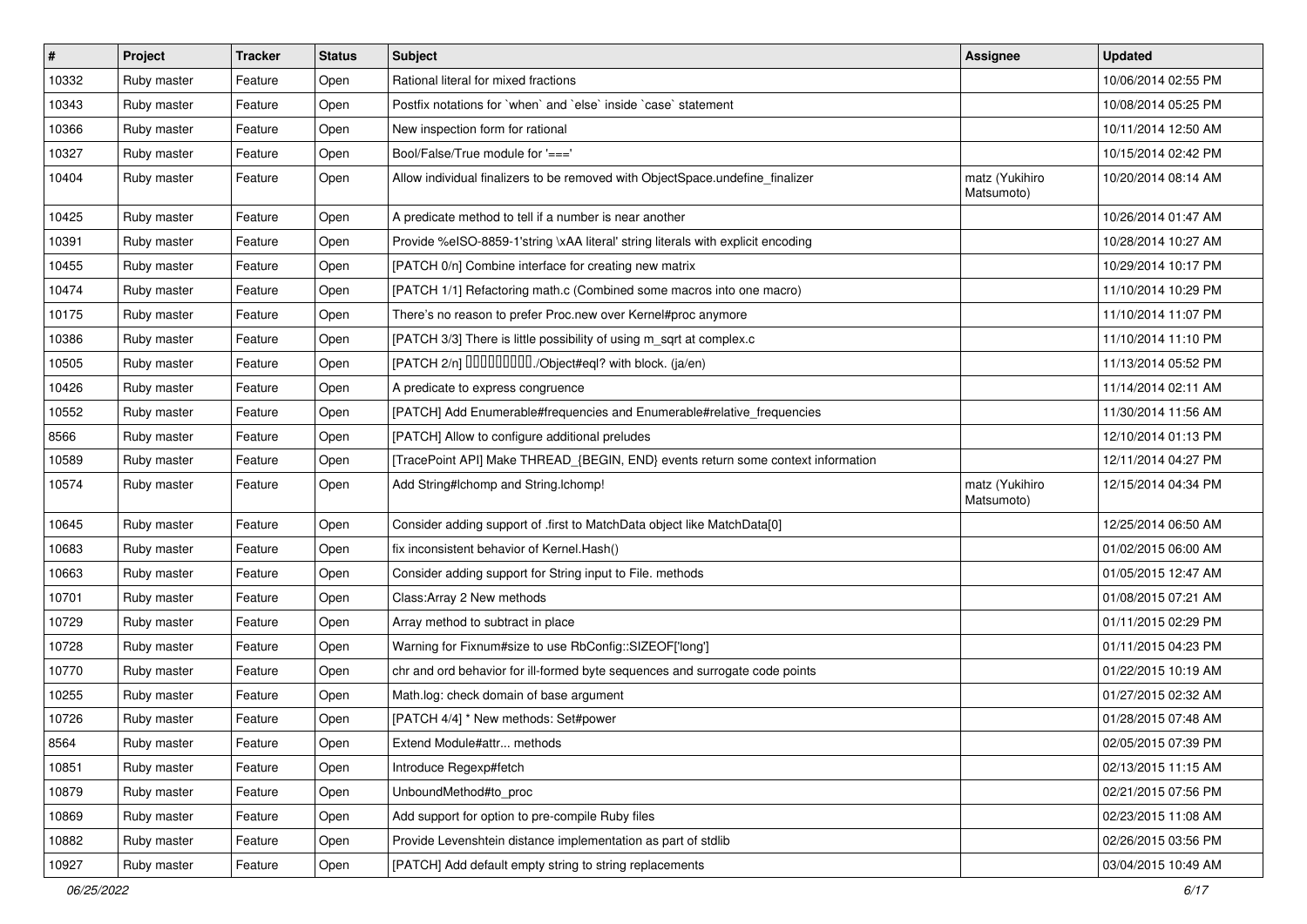| $\pmb{\#}$ | Project     | <b>Tracker</b> | <b>Status</b> | <b>Subject</b>                                                                                                                             | Assignee                     | <b>Updated</b>      |
|------------|-------------|----------------|---------------|--------------------------------------------------------------------------------------------------------------------------------------------|------------------------------|---------------------|
| 10863      | Ruby master | Feature        | Open          | allow protected class methods to be callable from instance methods                                                                         |                              | 04/01/2015 06:11 PM |
| 10152      | Ruby master | Feature        | Open          | String#strip doesn't remove non-breaking space                                                                                             |                              | 04/12/2015 07:36 PM |
| 11122      | Ruby master | Feature        | Open          | exception-free non-blocking Queue/SizedQueue operations                                                                                    | matz (Yukihiro<br>Matsumoto) | 05/06/2015 08:53 PM |
| 9725       | Ruby master | Feature        | Open          | Do not inspect NameError target object unless verbose                                                                                      |                              | 05/08/2015 02:18 AM |
| 11148      | Ruby master | Feature        | Open          | Add a way to require files, but not raise an exception when the file isn't found                                                           |                              | 05/13/2015 05:57 PM |
| 10932      | Ruby master | Feature        | Open          | Enabling allocation tracing as early as possible                                                                                           | ko1 (Koichi Sasada)          | 06/13/2015 07:54 AM |
| 11292      | Ruby master | Feature        | Open          | obispace: Dump type of special consts                                                                                                      | tmm1 (Aman Karmani)          | 06/22/2015 04:22 AM |
| 11299      | Ruby master | Feature        | Open          | [PATCH] use Array instead of custom struct for generic ivars                                                                               | normalperson (Eric<br>Wong)  | 06/24/2015 12:38 AM |
| 11305      | Ruby master | Feature        | Open          | [ipaddr] include the IP address in question within the InvalidAddressError exception message                                               |                              | 06/25/2015 04:25 AM |
| 11307      | Ruby master | Feature        | Open          | exception-free non-blocking Queue#pop                                                                                                      | matz (Yukihiro<br>Matsumoto) | 06/25/2015 11:06 PM |
| 11315      | Ruby master | Feature        | Open          | [PATCH] Add Array#^ for parity with other set-like operations.                                                                             |                              | 06/29/2015 05:05 AM |
| 10585      | Ruby master | Feature        | Open          | struct: speedup struct.attr = $v$ for first 10 attributes and struct[:attr] for big structs                                                |                              | 06/30/2015 08:18 PM |
| 11312      | Ruby master | Feature        | Open          | Add Resolv::DNS::Resource::IN::SPF                                                                                                         | akr (Akira Tanaka)           | 07/01/2015 03:26 AM |
| 11309      | Ruby master | Feature        | Open          | Iterator over string matches                                                                                                               |                              | 07/01/2015 08:35 AM |
| 11323      | Ruby master | Feature        | Open          | Documentation update on how uniq works / guarantee of order                                                                                |                              | 07/02/2015 03:34 AM |
| 9918       | Ruby master | Feature        | Open          | Exception#cause should be shown in output and #inspect                                                                                     |                              | 07/13/2015 02:32 PM |
| 11347      | Ruby master | Feature        | Open          | Errors with cause not reported properly to console                                                                                         |                              | 07/15/2015 04:39 PM |
| 10949      | Ruby master | Feature        | Open          | Time is WB unprotected                                                                                                                     |                              | 07/23/2015 05:55 PM |
| 11429      | Ruby master | Feature        | Open          | Local variable assignment via regex ===                                                                                                    |                              | 08/10/2015 11:26 PM |
| 11390      | Ruby master | Feature        | Open          | Allow symbols starting with numbers                                                                                                        | matz (Yukihiro<br>Matsumoto) | 08/14/2015 05:23 AM |
| 11446      | Ruby master | Feature        | Open          | Possible work around for the requirement to supplying arguments like this: .map(&:method,<br><arguments>)</arguments>                      |                              | 08/14/2015 04:40 PM |
| 11475      | Ruby master | Feature        | Open          | <b>AST</b> transforms                                                                                                                      |                              | 08/21/2015 11:14 AM |
| 8437       | Ruby master | Feature        | Open          | custom operators, unicode                                                                                                                  |                              | 08/30/2015 03:05 AM |
| 11507      | Ruby master | Feature        | Open          | Net::HTTP should use TCP_CORK or TCP_NOPUSH to avoid fragmenting packets                                                                   |                              | 09/04/2015 09:47 AM |
| 10179      | Ruby master | Feature        | Open          | Net::HTTP::Get.new("https://google.com").basic_auth(user_name, password) should throw exception<br>stating the need to set use_ssl to true |                              | 09/13/2015 03:25 AM |
| 9613       | Ruby master | Feature        | Open          | Warn about unsafe ossl ciphers                                                                                                             |                              | 09/13/2015 03:27 AM |
| 10519      | Ruby master | Feature        | Open          | <b>TLS Renegotiation</b>                                                                                                                   |                              | 09/13/2015 03:29 AM |
| 11518      | Ruby master | Feature        | Open          | Queue enhancement - promote! and promote_all!                                                                                              | matz (Yukihiro<br>Matsumoto) | 09/17/2015 08:40 PM |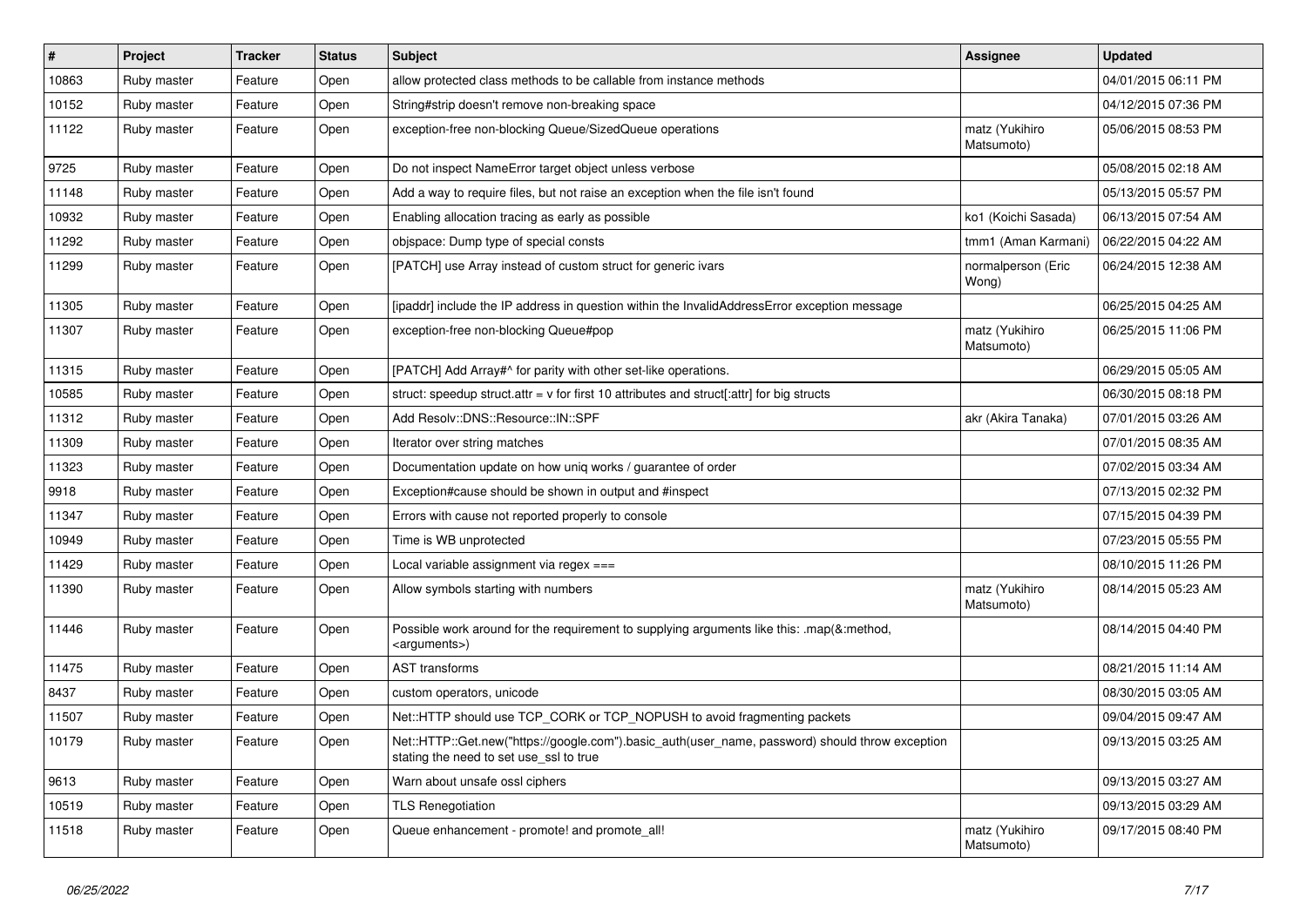| $\vert$ # | Project     | <b>Tracker</b> | <b>Status</b> | <b>Subject</b>                                                                               | Assignee                     | <b>Updated</b>      |
|-----------|-------------|----------------|---------------|----------------------------------------------------------------------------------------------|------------------------------|---------------------|
| 11517     | Ruby master | Feature        | Open          | Queue enhancement - conditional pop                                                          | matz (Yukihiro<br>Matsumoto) | 09/17/2015 09:02 PM |
| 11577     | Ruby master | Feature        | Open          | Add encodeURIComponent compatible API for URI                                                |                              | 10/09/2015 01:40 PM |
| 11583     | Ruby master | Feature        | Open          | Add File#unlink                                                                              |                              | 10/12/2015 05:40 AM |
| 11597     | Ruby master | Feature        | Open          | Add Linux-specific setfsuid(2)/setfsgid(2)                                                   |                              | 10/15/2015 10:08 PM |
| 11415     | Ruby master | Feature        | Open          | autoload with a Proc                                                                         |                              | 10/21/2015 08:38 PM |
| 10181     | Ruby master | Feature        | Open          | New method File.openat()                                                                     |                              | 10/22/2015 12:12 PM |
| 11629     | Ruby master | Feature        | Open          | Implement Enhanced Mail System Status Codes (rfc1893)                                        |                              | 10/28/2015 10:38 AM |
| 11634     | Ruby master | Feature        | Open          | [PATCH] variable.c (rb_global_tbl): convert to id_table                                      |                              | 10/29/2015 08:11 PM |
| 11670     | Ruby master | Feature        | Open          | Show warning to make nested def obsolete                                                     | nobu (Nobuyoshi<br>Nakada)   | 11/09/2015 07:40 AM |
| 11694     | Ruby master | Feature        | Open          | Numeric#nonpositive?, nonnegative?                                                           |                              | 11/16/2015 12:56 AM |
| 11700     | Ruby master | Feature        | Open          | positive flags for reverse lookup to socket                                                  |                              | 11/17/2015 02:48 AM |
| 11710     | Ruby master | Feature        | Open          | [PATCH] Replace Set#merge with Set#merge! and make Set#merge non-mutating.                   | knu (Akinori MUSHA)          | 11/18/2015 07:28 PM |
| 11723     | Ruby master | Feature        | Open          | CGI library should give access to raw request body                                           |                              | 11/20/2015 07:06 PM |
| 11630     | Ruby master | Feature        | Open          | possibility to serialize Proc or Lambda                                                      |                              | 11/23/2015 01:34 PM |
| 11599     | Ruby master | Feature        | Open          | Dump entries of hash in ObjectSpace                                                          | tmm1 (Aman Karmani)          | 11/24/2015 05:52 PM |
| 11588     | Ruby master | Feature        | Open          | Implement structured warnings                                                                |                              | 12/06/2015 08:48 PM |
| 11786     | Ruby master | Feature        | Open          | [PATCH] micro-optimize case dispatch even harder                                             |                              | 12/09/2015 09:58 AM |
| 11781     | Ruby master | Feature        | Open          | Would it be possible to alias .prepend() towards .unshift() for class Array by default?      |                              | 12/09/2015 12:46 PM |
| 11796     | Ruby master | Feature        | Open          | [PATCH] Refactor reduce call get_stat()                                                      |                              | 12/09/2015 02:33 PM |
| 11690     | Ruby master | Feature        | Open          | Update Hash during multiple assignment                                                       |                              | 12/10/2015 12:26 PM |
| 8544      | Ruby master | Feature        | Open          | OpenURI should open 'file://' URIs                                                           |                              | 12/12/2015 04:30 PM |
| 11817     | Ruby master | Feature        | Open          | map.parallel                                                                                 |                              | 12/15/2015 04:28 AM |
| 10251     | Ruby master | Feature        | Open          | URI: Support wildcards (globbing) in no_proxy                                                |                              | 12/16/2015 05:22 AM |
| 10168     | Ruby master | Feature        | Open          | Native Object#inspect method should single quote strings that don't need to be double quoted |                              | 01/01/2016 08:27 PM |
| 11939     | Ruby master | Feature        | Open          | Syntax sugar to apply a method replace a variable                                            |                              | 01/04/2016 09:49 AM |
| 11987     | Ruby master | Feature        | Open          | daemons can't show the backtrace of rb_bug                                                   |                              | 01/13/2016 10:58 AM |
| 11550     | Ruby master | Feature        | Open          | Current behaviour of super() is dangerous in the presence of more than one included modules. |                              | 01/20/2016 08:44 AM |
| 12006     | Ruby master | Feature        | Open          | return IO object from IO#print, IO#puts, IO#close_read, IO#close_write,                      |                              | 01/21/2016 12:42 PM |
| 11100     | Ruby master | Feature        | Open          | Permit multiple captures with String [Regexp, ]                                              |                              | 01/24/2016 08:42 AM |
| 12017     | Ruby master | Feature        | Open          | [PATCH] dedupe string keys from Marshal.load                                                 |                              | 01/25/2016 09:02 AM |
| 11181     | Ruby master | Feature        | Open          | Add a line directive to Ruby                                                                 | matz (Yukihiro<br>Matsumoto) | 01/26/2016 02:04 AM |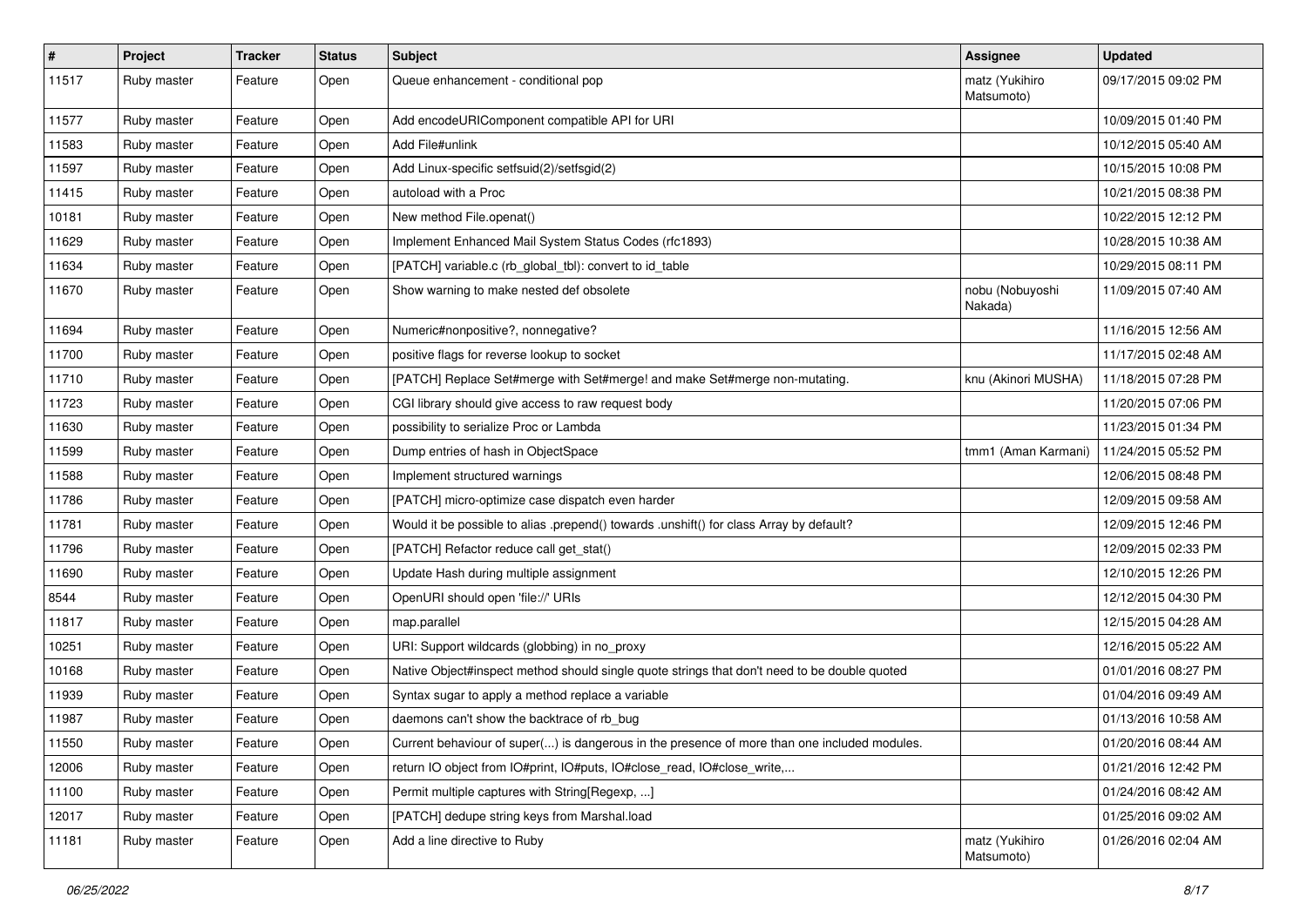| $\pmb{\#}$ | Project     | <b>Tracker</b> | <b>Status</b> | <b>Subject</b>                                                                                                                              | Assignee                   | <b>Updated</b>      |
|------------|-------------|----------------|---------------|---------------------------------------------------------------------------------------------------------------------------------------------|----------------------------|---------------------|
| 12023      | Ruby master | Feature        | Open          | Allow ivars to be used as method arguments                                                                                                  |                            | 01/27/2016 09:58 AM |
| 10658      | Ruby master | Feature        | Open          | ThreadGroup local variables                                                                                                                 |                            | 01/28/2016 07:20 AM |
| 11917      | Ruby master | Feature        | Open          | Add Range#length as an alias for size                                                                                                       |                            | 01/30/2016 07:01 AM |
| 12059      | Ruby master | Feature        | Open          | `Array#single?`, `Hash#single?`                                                                                                             |                            | 02/10/2016 04:02 AM |
| 12041      | Ruby master | Feature        | Open          | Change the initializer of NameError to take a receiver as the third argument                                                                |                            | 02/12/2016 05:37 AM |
| 12064      | Ruby master | Feature        | Open          | Make creation of enc/unicode/casefold.h automatic again                                                                                     | nobu (Nobuyoshi<br>Nakada) | 02/12/2016 06:13 AM |
| 10793      | Ruby master | Feature        | Open          | Infrastructure/Release-Management: Sign releases                                                                                            |                            | 02/12/2016 09:20 PM |
| 12034      | Ruby master | Feature        | Open          | RegExp does not respect file encoding directive                                                                                             |                            | 02/13/2016 06:41 PM |
| 12083      | Ruby master | Feature        | Open          | \$_ and \$~ by Binding#local_variable_{get,set}                                                                                             |                            | 02/18/2016 04:35 AM |
| 11361      | Ruby master | Feature        | Open          | proposal for easy method to nil-guard for generated variable name.                                                                          |                            | 02/21/2016 12:01 PM |
| 12114      | Ruby master | Feature        | Open          | \$VERBOSE = true is being ignored                                                                                                           |                            | 02/26/2016 02:00 PM |
| 12113      | Ruby master | Feature        | Open          | Global method inside Delegator causes NameError                                                                                             |                            | 03/01/2016 01:58 AM |
| 12110      | Ruby master | Feature        | Open          | Create a method to avoid vacuous truth?                                                                                                     |                            | 03/12/2016 08:01 AM |
| 12165      | Ruby master | Feature        | Open          | Hash#first, Hash#last                                                                                                                       |                            | 03/12/2016 10:55 AM |
| 12141      | Ruby master | Feature        | Open          | send and __send_                                                                                                                            |                            | 03/14/2016 01:32 AM |
| 12129      | Ruby master | Feature        | Open          | syntactic sugar for dynamic method dispatch `object_expression:method_name_expression(1, 2)`                                                |                            | 03/14/2016 01:35 AM |
| 12134      | Ruby master | Feature        | Open          | Comparison between 'true' and 'false'                                                                                                       |                            | 03/15/2016 12:41 PM |
| 12173      | Ruby master | Feature        | Open          | Time#till now                                                                                                                               |                            | 03/16/2016 10:19 AM |
| 12094      | Ruby master | Feature        | Open          | parameterized property assignment: $o.$ prop $(a \, g) = 1$                                                                                 |                            | 03/17/2016 07:05 AM |
| 12116      | Ruby master | Feature        | Open          | Fixnum#divmod`, `Bignum#divmod` with multiple arguments                                                                                     |                            | 03/21/2016 02:00 PM |
| 12214      | Ruby master | Feature        | Open          | Inconsistent behaviour and lack of warnings/errors when referencing duplicated _variables                                                   |                            | 03/24/2016 04:58 PM |
| 12211      | Ruby master | Feature        | Open          | introduce Date#first_of_month and Date#last_of_month                                                                                        |                            | 03/26/2016 12:58 AM |
| 12247      | Ruby master | Feature        | Open          | accept multiple arguments at Array#delete                                                                                                   |                            | 04/04/2016 10:16 PM |
| 12262      | Ruby master | Feature        | Open          | Anti-loop                                                                                                                                   |                            | 04/09/2016 05:30 AM |
| 12272      | Ruby master | Feature        | Open          | Accepting HTML entity name in string literal                                                                                                |                            | 04/13/2016 05:16 AM |
| 12080      | Ruby master | Feature        | Open          | Enumerable#first, Array#last with block                                                                                                     |                            | 04/20/2016 03:51 AM |
| 11868      | Ruby master | Feature        | Open          | Proposal for RubyVM::InstructionSequence.compile to return an object containing the syntax error<br>information currently written to STDERR |                            | 04/21/2016 05:49 AM |
| 8206       | Ruby master | Feature        | Open          | Should Ruby core implement String#blank?                                                                                                    |                            | 04/28/2016 02:05 PM |
| 12226      | Ruby master | Feature        | Open          | Dir.home with valid named user raises Argument Error on Windows                                                                             |                            | 05/08/2016 10:06 AM |
| 12378      | Ruby master | Feature        | Open          | arbitrary size Random.new seed                                                                                                              |                            | 05/13/2016 04:44 PM |
| 12380      | Ruby master | Feature        | Open          | 'Struct' as a subclass of 'Class'                                                                                                           |                            | 05/14/2016 08:28 AM |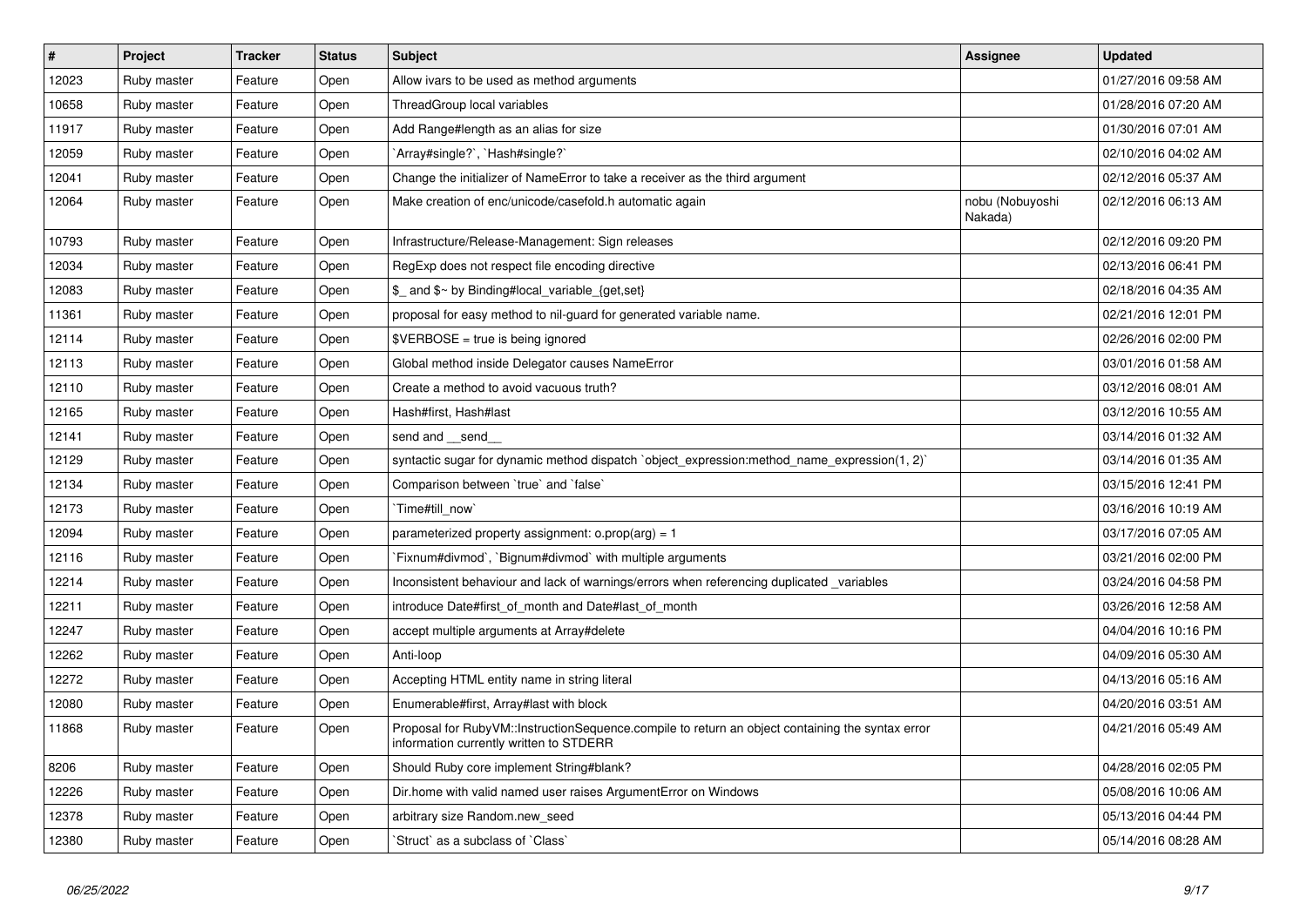| #     | Project     | <b>Tracker</b> | <b>Status</b> | Subject                                                                                                  | <b>Assignee</b>              | <b>Updated</b>      |
|-------|-------------|----------------|---------------|----------------------------------------------------------------------------------------------------------|------------------------------|---------------------|
| 12244 | Ruby master | Feature        | Open          | Add a way to 'integer - integer % num'                                                                   | matz (Yukihiro<br>Matsumoto) | 05/17/2016 06:05 AM |
| 11923 | Ruby master | Feature        | Open          | Put Struct accessors into separate module to allow redefining them in Struct.new's block                 |                              | 05/17/2016 06:37 AM |
| 12077 | Ruby master | Feature        | Open          | Consolidate SSLSocket interface with TCPSocket                                                           |                              | 05/17/2016 06:37 AM |
| 12403 | Ruby master | Feature        | Open          | Optimise Regexp#match?                                                                                   |                              | 05/24/2016 05:54 AM |
| 12435 | Ruby master | Feature        | Open          | Using connect_nonblock to open TCP connections in Net::HTTP#connect                                      |                              | 06/06/2016 12:42 AM |
| 12482 | Ruby master | Feature        | Open          | ArgumentError.new(nil) should give a better description                                                  |                              | 06/16/2016 04:18 AM |
| 11735 | Ruby master | Feature        | Open          | Porting String#squish and String#squish! from Ruby on Rails' Active Support                              | matz (Yukihiro<br>Matsumoto) | 06/24/2016 08:02 AM |
| 12350 | Ruby master | Feature        | Open          | Introduce Array#find! that raises an error if element not found                                          |                              | 07/19/2016 06:20 AM |
| 12334 | Ruby master | Feature        | Open          | Final/Readonly Support for Fields / Instance Variables                                                   |                              | 07/20/2016 01:49 AM |
| 12455 | Ruby master | Feature        | Open          | Add a way for class String to determine whether it has only numbers / digits or not                      |                              | 07/20/2016 03:13 AM |
| 12586 | Ruby master | Feature        | Open          | Hash#sample                                                                                              |                              | 08/10/2016 04:08 AM |
| 12625 | Ruby master | Feature        | Open          | TypeError.assert, ArgumentError.assert                                                                   |                              | 08/10/2016 04:36 AM |
| 12317 | Ruby master | Feature        | Open          | Name space of a module                                                                                   |                              | 09/04/2016 04:59 PM |
| 12755 | Ruby master | Feature        | Open          | optimize instruction sequence                                                                            |                              | 09/12/2016 07:05 AM |
| 12817 | Ruby master | Feature        | Open          | Consider adding method .sample() on class Hash (if this was not yet proposed)                            |                              | 10/11/2016 12:57 AM |
| 9704  | Ruby master | Feature        | Open          | Refinements as files instead of modules                                                                  | matz (Yukihiro<br>Matsumoto) | 10/11/2016 06:36 PM |
| 12843 | Ruby master | Feature        | Open          | Proposal to add a new method to class File in order to determine the name of the file without any suffix |                              | 10/17/2016 08:56 AM |
| 12858 | Ruby master | Feature        | Open          | Supporting batch-requiring of files in ruby                                                              |                              | 10/23/2016 08:05 AM |
| 12869 | Ruby master | Feature        | Open          | open-uri's open rejects `BOM' in encoding                                                                |                              | 10/25/2016 05:06 AM |
| 11428 | Ruby master | Feature        | Open          | system/exec/etc. should to_s their argument to restore Pathname functionality as it was in 1.8           |                              | 11/06/2016 02:17 AM |
| 11665 | Ruby master | Feature        | Open          | Support nested functions for better code organization                                                    |                              | 11/16/2016 03:06 PM |
| 13006 | Ruby master | Feature        | Open          | backtrace of thread killer                                                                               |                              | 12/06/2016 01:11 AM |
| 13108 | Ruby master | Feature        | Open          | [Doc Request] Explicitly document Range#sum                                                              |                              | 01/05/2017 11:50 PM |
| 13103 | Ruby master | Feature        | Open          | [PATCH] random.c: use "__NR_" syscall prefix on Linux (instead of "SYS_")                                |                              | 01/11/2017 10:51 PM |
| 13048 | Ruby master | Feature        | Open          | Better way to do Regexp.new(Regexp.escape("some string"))                                                |                              | 01/20/2017 04:01 AM |
| 12969 | Ruby master | Feature        | Open          | Allow optional parameter in String#strip and related                                                     |                              | 01/20/2017 08:19 AM |
| 13174 | Ruby master | Feature        | Open          | Smaller id table on 64bit platform                                                                       |                              | 01/31/2017 02:05 PM |
| 13240 | Ruby master | Feature        | Open          | Change Unicode property implementation in Onigmo from inversion lists to direct lookup                   |                              | 02/22/2017 08:01 AM |
| 13026 | Ruby master | Feature        | Open          | Public singleton methods                                                                                 |                              | 02/22/2017 06:53 PM |
| 12790 | Ruby master | Feature        | Open          | Better inspect for stdlib classes                                                                        |                              | 02/27/2017 08:36 PM |
| 13259 | Ruby master | Feature        | Open          | Kernel#Date                                                                                              |                              | 02/28/2017 12:09 PM |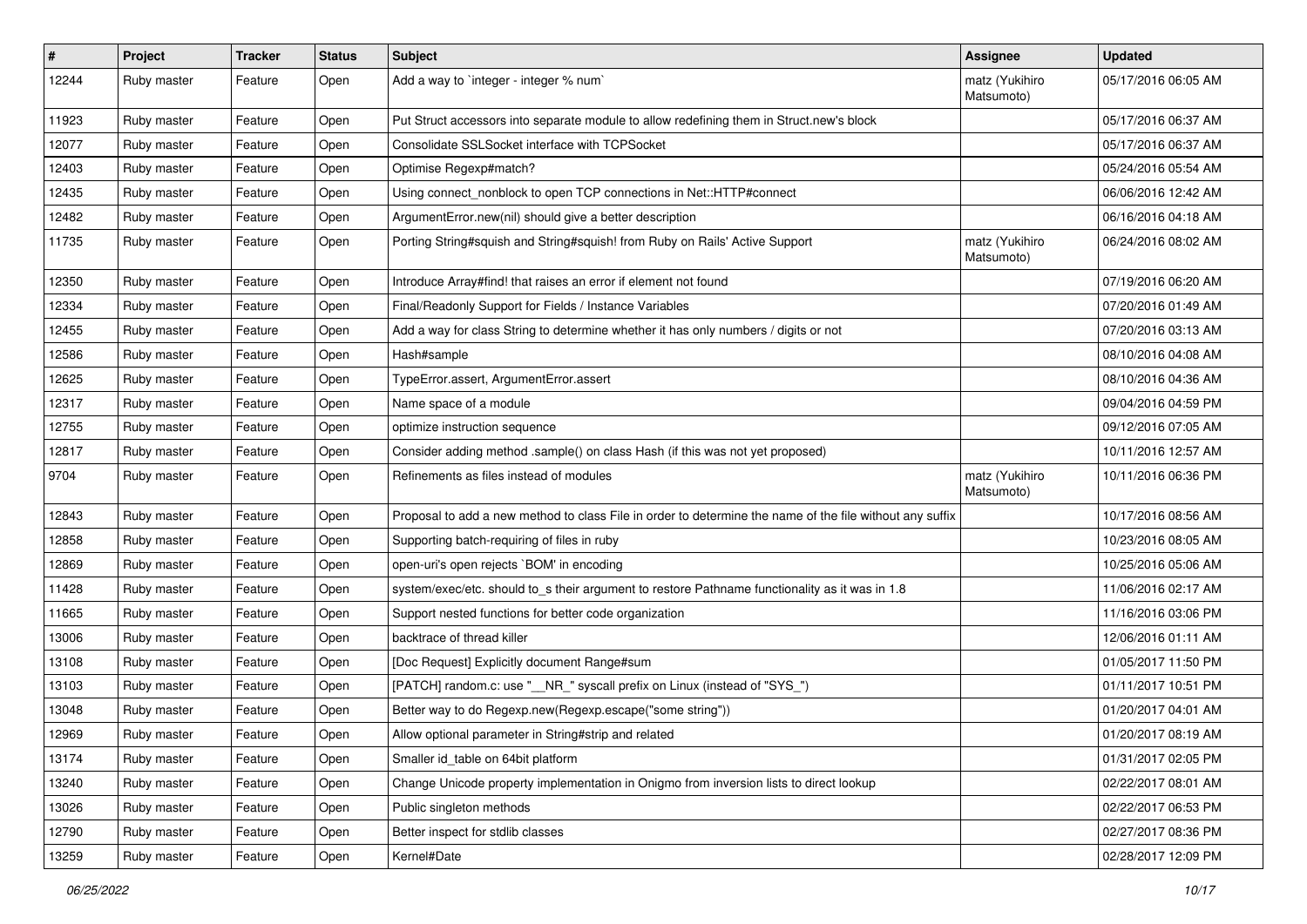| #     | Project     | <b>Tracker</b> | <b>Status</b> | Subject                                                                                                               | Assignee                   | <b>Updated</b>      |
|-------|-------------|----------------|---------------|-----------------------------------------------------------------------------------------------------------------------|----------------------------|---------------------|
| 13314 | Ruby master | Feature        | Open          | $dig =$                                                                                                               |                            | 03/14/2017 12:55 PM |
| 13095 | Ruby master | Feature        | Open          | [PATCH] io.c (rb_f_syscall): remove deprecation notice                                                                |                            | 03/26/2017 06:21 AM |
| 13263 | Ruby master | Feature        | Open          | Add companion integer nth-root method to recent Integer#isqrt                                                         |                            | 04/05/2017 12:49 AM |
| 12573 | Ruby master | Feature        | Open          | Introduce a straightforward way to discover whether a process is running                                              |                            | 04/19/2017 12:05 PM |
| 9116  | Ruby master | Feature        | Open          | String#rsplit missing                                                                                                 |                            | 04/27/2017 10:00 AM |
| 13211 | Ruby master | Feature        | Open          | Hash#delete taking a splat                                                                                            |                            | 04/29/2017 08:41 PM |
| 13333 | Ruby master | Feature        | Open          | block to yield                                                                                                        |                            | 05/19/2017 09:01 AM |
| 13378 | Ruby master | Feature        | Open          | Eliminate 4 of 8 syscalls when requiring file by absolute path                                                        | nobu (Nobuyoshi<br>Nakada) | 06/16/2017 07:57 AM |
| 13385 | Ruby master | Feature        | Open          | [PATCH] Make Resolv::DNS::Name validation similar to host and dig commands                                            | akr (Akira Tanaka)         | 06/16/2017 08:04 AM |
| 13668 | Ruby master | Feature        | Open          | Show / log test-all skips in CI here or at http://rubyci.org/?                                                        |                            | 06/20/2017 03:30 AM |
| 12968 | Ruby master | Feature        | Open          | Allow default value via block for Integer(), Float() and Rational()                                                   |                            | 06/28/2017 05:53 PM |
| 13681 | Ruby master | Feature        | Open          | Ruby digest init fails in FIPS mode when built against OpenSSL ~> 1.0.1                                               |                            | 07/04/2017 05:17 PM |
| 13434 | Ruby master | Feature        | Open          | better method definition in C API                                                                                     |                            | 07/13/2017 07:41 AM |
| 13512 | Ruby master | Feature        | Open          | <b>System Threads</b>                                                                                                 | ko1 (Koichi Sasada)        | 07/14/2017 07:08 AM |
| 13765 | Ruby master | Feature        | Open          | Add Proc#bind                                                                                                         |                            | 07/26/2017 01:31 PM |
| 13805 | Ruby master | Feature        | Open          | Make refinement scoping to be like that of constants                                                                  |                            | 08/13/2017 10:52 PM |
| 13639 | Ruby master | Feature        | Open          | Add "RTMIN" and "RTMAX" to Signal.list                                                                                |                            | 08/31/2017 09:06 AM |
| 13881 | Ruby master | Feature        | Open          | Use getcontext/setcontext on OS X                                                                                     |                            | 09/08/2017 09:13 AM |
| 13245 | Ruby master | Feature        | Open          | [PATCH] reject inter-thread TLS modification                                                                          |                            | 09/12/2017 12:54 PM |
| 13924 | Ruby master | Feature        | Open          | Add headings/hints to RubyVM::InstructionSequence#disasm                                                              |                            | 09/20/2017 01:40 PM |
| 13934 | Ruby master | Feature        | Open          | [Feature request] Being able to set a default encoding other than Unicode on a "per-project" basis                    |                            | 09/25/2017 05:18 AM |
| 13922 | Ruby master | Feature        | Open          | Consider showing warning messages about same-named aliases - either directly or perhaps via the<br>"did you mean gem" |                            | 09/25/2017 12:21 PM |
| 13927 | Ruby master | Feature        | Open          | Integrate module_function as a core language type                                                                     |                            | 09/25/2017 10:30 PM |
| 13395 | Ruby master | Feature        | Open          | Add a method to check for not nil                                                                                     |                            | 09/30/2017 12:53 PM |
| 12648 | Ruby master | Feature        | Open          | Enumerable#sort_by` with descending option                                                                            |                            | 10/05/2017 10:24 AM |
| 13936 | Ruby master | Feature        | Open          | Make regular expressions debugable                                                                                    |                            | 10/07/2017 01:25 AM |
| 14025 | Ruby master | Feature        | Open          | #initialize with ivars                                                                                                |                            | 10/19/2017 06:50 AM |
| 13869 | Ruby master | Feature        | Open          | Filter non directories from Dir.glob                                                                                  |                            | 10/20/2017 01:58 AM |
| 14040 | Ruby master | Feature        | Open          | deprecate HTTP.version_1_2                                                                                            |                            | 10/22/2017 09:32 AM |
| 13933 | Ruby master | Feature        | Open          | Add Range#empty?                                                                                                      |                            | 10/25/2017 09:19 AM |
| 10183 | Ruby master | Feature        | Open          | An alternative name for method `class`                                                                                |                            | 10/31/2017 11:42 AM |
| 14077 | Ruby master | Feature        | Open          | Add Encoding::FILESYSTEM and Encoding::LOCALE constants                                                               |                            | 11/03/2017 09:31 PM |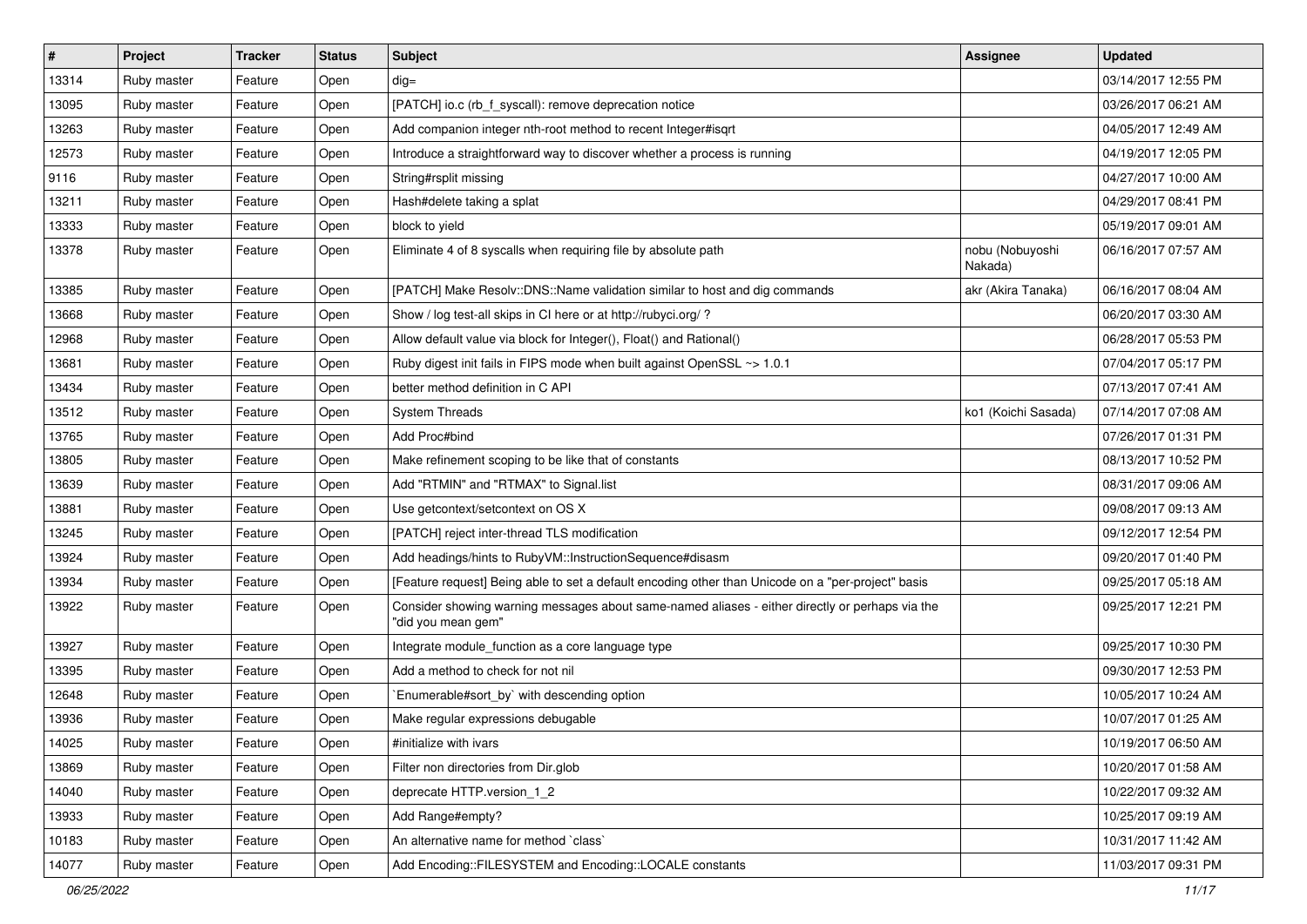| #     | Project     | <b>Tracker</b> | <b>Status</b> | <b>Subject</b>                                                                                   | <b>Assignee</b>                   | <b>Updated</b>      |
|-------|-------------|----------------|---------------|--------------------------------------------------------------------------------------------------|-----------------------------------|---------------------|
| 14084 | Ruby master | Feature        | Open          | Introduce Enumerator#next?                                                                       |                                   | 11/06/2017 03:28 PM |
| 14079 | Ruby master | Feature        | Open          | Validate argument list without calling method                                                    |                                   | 11/07/2017 03:20 AM |
| 14092 | Ruby master | Feature        | Open          | Add extension key argument to Tempfile                                                           |                                   | 11/08/2017 06:47 PM |
| 12700 | Ruby master | Feature        | Open          | regexg heredoc support                                                                           |                                   | 11/24/2017 12:53 AM |
| 14128 | Ruby master | Feature        | Open          | Introduce Hash#delete default value                                                              | matz (Yukihiro<br>Matsumoto)      | 11/25/2017 04:41 PM |
| 13763 | Ruby master | Feature        | Open          | Trigger "unused variable warning" for unused variables in parameter lists                        |                                   | 11/28/2017 04:49 AM |
| 13696 | Ruby master | Feature        | Open          | Add exchange and noreplace options to File.rename                                                | Glass_saga (Masaki<br>Matsushita) | 12/01/2017 04:34 PM |
| 13124 | Ruby master | Feature        | Open          | Should #puts convert to external encoding?                                                       |                                   | 12/01/2017 06:45 PM |
| 14129 | Ruby master | Feature        | Open          | Feature Request: sockets - add support for recvmmsg                                              |                                   | 12/12/2017 08:35 AM |
| 14052 | Ruby master | Feature        | Open          | Introduce SecureRandom.with_chars                                                                |                                   | 12/12/2017 08:59 AM |
| 9992  | Ruby master | Feature        | Open          | Access Modifiers (Internal Interfaces)                                                           |                                   | 12/18/2017 03:04 PM |
| 6641  | Ruby master | Feature        | Open          | Hash.auto constructor                                                                            | matz (Yukihiro<br>Matsumoto)      | 12/25/2017 06:15 PM |
| 6687  | Ruby master | Feature        | Open          | Enumerable#with                                                                                  |                                   | 12/25/2017 06:15 PM |
| 6758  | Ruby master | Feature        | Open          | Object#sequence                                                                                  |                                   | 12/25/2017 06:15 PM |
| 6817  | Ruby master | Feature        | Open          | Partial application                                                                              | matz (Yukihiro<br>Matsumoto)      | 12/25/2017 06:15 PM |
| 7060  | Ruby master | Feature        | Open          | Broaden support for chmod                                                                        |                                   | 12/25/2017 06:15 PM |
| 7082  | Ruby master | Feature        | Open          | Process. kill 0 in windows can return spurious success                                           |                                   | 12/25/2017 06:15 PM |
| 7106  | Ruby master | Feature        | Open          | FileUtils.touch should allow touching the symlink itself rather than the file the link points to |                                   | 12/25/2017 06:15 PM |
| 7149  | Ruby master | Feature        | Open          | Constant magic for everyone.                                                                     | matz (Yukihiro<br>Matsumoto)      | 12/25/2017 06:15 PM |
| 7250  | Ruby master | Feature        | Open          | A mechanism to include at once both instance-level and class-level methods from a module         |                                   | 12/25/2017 06:15 PM |
| 7340  | Ruby master | Feature        | Open          | 'each_with' or 'into' alias for 'each_with_object'                                               |                                   | 12/25/2017 06:15 PM |
| 7341  | Ruby master | Feature        | Open          | Enumerable#associate                                                                             |                                   | 12/25/2017 06:15 PM |
| 7377  | Ruby master | Feature        | Open          | #indetical? as an alias for #equal?                                                              | matz (Yukihiro<br>Matsumoto)      | 12/25/2017 06:15 PM |
| 7384  | Ruby master | Feature        | Open          | Rename #each with object to #each with                                                           |                                   | 12/25/2017 06:15 PM |
| 7444  | Ruby master | Feature        | Open          | Array#product_set                                                                                | matz (Yukihiro<br>Matsumoto)      | 12/25/2017 06:15 PM |
| 7548  | Ruby master | Feature        | Open          | Load and Require Callbacks                                                                       | matz (Yukihiro<br>Matsumoto)      | 12/25/2017 06:15 PM |
| 7604  | Ruby master | Feature        | Open          | Make === comparison operator ability to delegate comparison to an argument                       | matz (Yukihiro<br>Matsumoto)      | 12/25/2017 06:15 PM |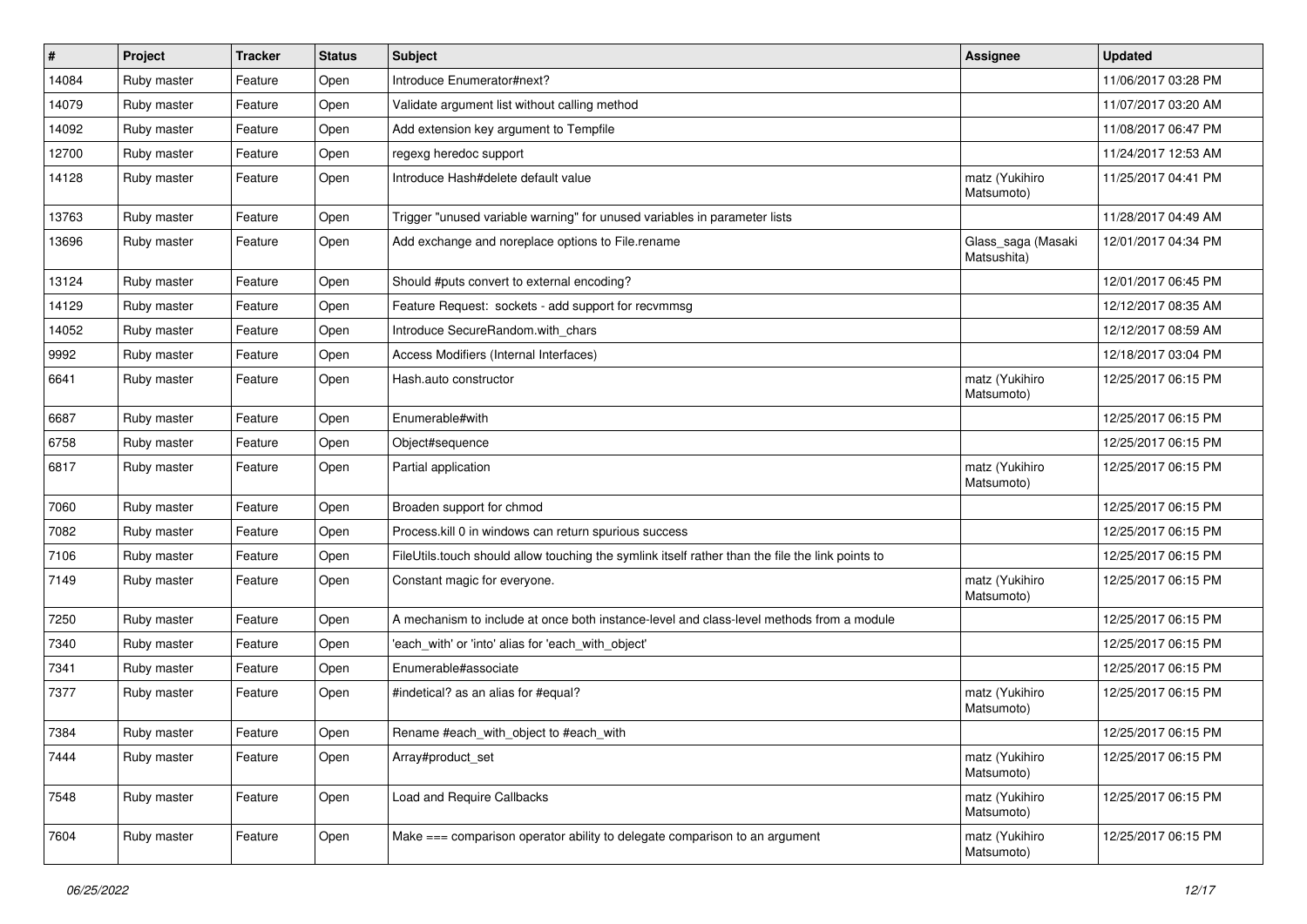| #     | Project     | <b>Tracker</b> | <b>Status</b> | <b>Subject</b>                                                                                    | <b>Assignee</b>                       | <b>Updated</b>      |
|-------|-------------|----------------|---------------|---------------------------------------------------------------------------------------------------|---------------------------------------|---------------------|
| 7611  | Ruby master | Feature        | Open          | Focal method for all loads/requires                                                               | matz (Yukihiro<br>Matsumoto)          | 12/25/2017 06:15 PM |
| 7614  | Ruby master | Feature        | Open          | alias_accessor                                                                                    | matz (Yukihiro<br>Matsumoto)          | 12/25/2017 06:15 PM |
| 7654  | Ruby master | Feature        | Open          | Add optional code block to IO::readlines                                                          | matz (Yukihiro<br>Matsumoto)          | 12/25/2017 06:15 PM |
| 7657  | Ruby master | Feature        | Open          | Array#& doesn't accept Enumerables                                                                | matz (Yukihiro<br>Matsumoto)          | 12/25/2017 06:15 PM |
| 7704  | Ruby master | Feature        | Open          | Add a list of enabled (experimental) language features.                                           | matz (Yukihiro<br>Matsumoto)          | 12/25/2017 06:15 PM |
| 7708  | Ruby master | Feature        | Open          | support for patches list                                                                          |                                       | 12/25/2017 06:15 PM |
| 7745  | Ruby master | Feature        | Open          | lib/observer.rb: Observers are compared by identity                                               | nobu (Nobuyoshi<br>Nakada)            | 12/25/2017 06:15 PM |
| 7788  | Ruby master | Feature        | Open          | YAML Tag Schema Support                                                                           | tenderlovemaking<br>(Aaron Patterson) | 12/25/2017 06:15 PM |
| 7795  | Ruby master | Feature        | Open          | Symbol.defined? and/or to_existing_symbol                                                         | matz (Yukihiro<br>Matsumoto)          | 12/25/2017 06:15 PM |
| 7848  | Ruby master | Feature        | Open          | Restore default state for core ruby objects                                                       | matz (Yukihiro<br>Matsumoto)          | 12/25/2017 06:15 PM |
| 7876  | Ruby master | Feature        | Open          | Add method for accessing Class from within Singleton Class                                        | matz (Yukihiro<br>Matsumoto)          | 12/25/2017 06:15 PM |
| 7883  | Ruby master | Feature        | Open          | Add Regex#to_proc                                                                                 | matz (Yukihiro<br>Matsumoto)          | 12/25/2017 06:15 PM |
| 7914  | Ruby master | Feature        | Open          | Case for local class methods                                                                      | matz (Yukihiro<br>Matsumoto)          | 12/25/2017 06:15 PM |
| 8046  | Ruby master | Feature        | Open          | allow Object#extend to take a block                                                               |                                       | 12/25/2017 06:15 PM |
| 8061  | Ruby master | Feature        | Open          | 000000000000000                                                                                   | matz (Yukihiro<br>Matsumoto)          | 12/25/2017 06:15 PM |
| 8772  | Ruby master | Feature        | Open          | Hash alias #  merge, and the case for Hash and Array polymorphism                                 |                                       | 12/25/2017 06:15 PM |
| 14177 | Ruby master | Feature        | Open          | PATCH: File::Stat#dev on Windows                                                                  |                                       | 12/25/2017 06:15 PM |
| 14153 | Ruby master | Feature        | Open          | [PATCH] resurrection of # -*- warn_past_scope: true -*-                                           |                                       | 12/26/2017 08:53 AM |
| 13890 | Ruby master | Feature        | Open          | Allow a regexp as an argument to 'count', to count more interesting things than single characters |                                       | 12/30/2017 04:37 AM |
| 9145  | Ruby master | Feature        | Open          | Queue#pop(true) return nil if empty instead of raising ThreadError                                |                                       | 01/01/2018 07:41 PM |
| 14276 | Ruby master | Feature        | Open          | Ruby core debugger API                                                                            |                                       | 01/05/2018 07:54 PM |
| 8987  | Ruby master | Feature        | Open          | map/collect extension which handles arguments                                                     |                                       | 01/05/2018 09:00 PM |
| 9043  | Ruby master | Feature        | Open          | Add String#f method as shortcut for #freeze                                                       | matz (Yukihiro<br>Matsumoto)          | 01/05/2018 09:00 PM |
| 9185  | Ruby master | Feature        | Open          | Add alias class method or class alias functionality                                               |                                       | 01/05/2018 09:00 PM |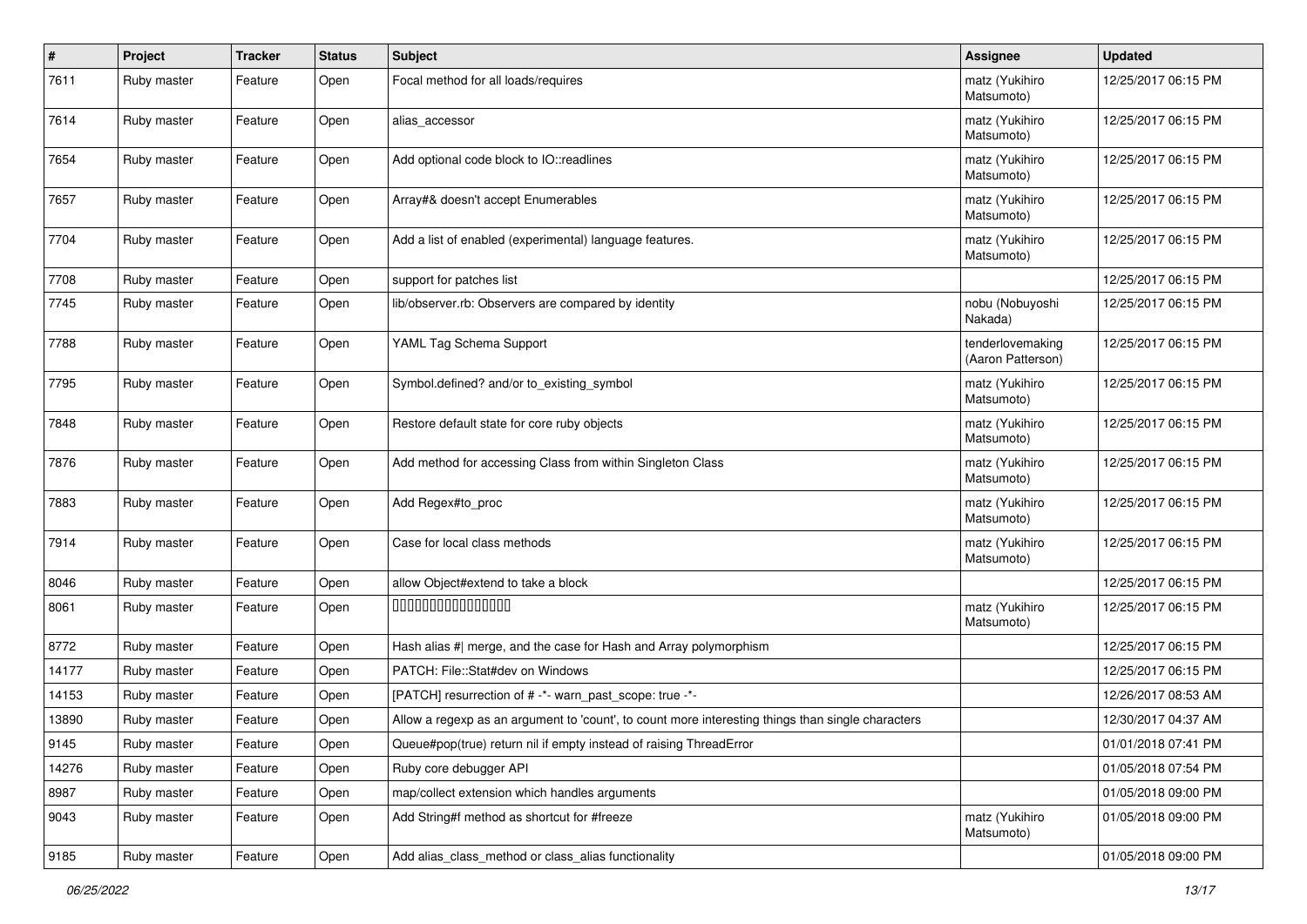| $\pmb{\#}$ | Project     | <b>Tracker</b> | <b>Status</b> | <b>Subject</b>                                                                                                                                                                             | Assignee                               | <b>Updated</b>      |
|------------|-------------|----------------|---------------|--------------------------------------------------------------------------------------------------------------------------------------------------------------------------------------------|----------------------------------------|---------------------|
| 9253       | Ruby master | Feature        | Open          | Regexp named match and case statement                                                                                                                                                      |                                        | 01/05/2018 09:00 PM |
| 9347       | Ruby master | Feature        | Open          | Accept non callable argument to detect                                                                                                                                                     | marcandre<br>(Marc-Andre<br>Lafortune) | 01/05/2018 09:00 PM |
| 9590       | Ruby master | Feature        | Open          | introduce st_foreach_update and st_foreach_update_check for performance.                                                                                                                   | tarui (Masaya Tarui)                   | 01/05/2018 09:00 PM |
| 9614       | Ruby master | Feature        | Open          | ordering of non-Hash items which use st internally                                                                                                                                         | matz (Yukihiro<br>Matsumoto)           | 01/05/2018 09:00 PM |
| 9779       | Ruby master | Feature        | Open          | Add Module#descendents                                                                                                                                                                     |                                        | 01/05/2018 09:00 PM |
| 10225      | Ruby master | Feature        | Open          | [PATCH] *math.c: New method Math.normcdf                                                                                                                                                   |                                        | 01/05/2018 09:01 PM |
| 10237      | Ruby master | Feature        | Open          | Transform all elements of one Encoding into another Encoding for Array and Hash                                                                                                            |                                        | 01/05/2018 09:01 PM |
| 10328      | Ruby master | Feature        | Open          | [PATCH] make OPT_SUPPORT_JOKE a proper VM option                                                                                                                                           | normalperson (Eric<br>Wong)            | 01/05/2018 09:01 PM |
| 10378      | Ruby master | Feature        | Open          | [PATCH 0/3] It's better $(1 + 0i)$ .real? return true                                                                                                                                      |                                        | 01/05/2018 09:01 PM |
| 10423      | Ruby master | Feature        | Open          | [PATCH] opt_str_lit*: avoid literal string allocations                                                                                                                                     | ko1 (Koichi Sasada)                    | 01/05/2018 09:01 PM |
| 10498      | Ruby master | Feature        | Open          | Make `loop` yield a counter                                                                                                                                                                | matz (Yukihiro<br>Matsumoto)           | 01/05/2018 09:01 PM |
| 10503      | Ruby master | Feature        | Open          | introduce InvalidPercentEncoding error for failed URI parsing                                                                                                                              |                                        | 01/05/2018 09:01 PM |
| 14348      | Ruby master | Feature        | Open          | win32ole: enable using coclass-es with multiple IDispatch implementations                                                                                                                  |                                        | 01/10/2018 11:35 AM |
| 14393      | Ruby master | Feature        | Open          | Support sending file descriptors (on local machine) via DRb UNIX                                                                                                                           |                                        | 01/24/2018 08:58 PM |
| 14401      | Ruby master | Feature        | Open          | Integer#digits000000000000000                                                                                                                                                              |                                        | 01/25/2018 01:13 PM |
| 13697      | Ruby master | Feature        | Open          | [PATCH]: futex based thread primitives                                                                                                                                                     | kosaki (Motohiro<br>KOSAKI)            | 01/28/2018 11:41 PM |
| 14404      | Ruby master | Feature        | Open          | Adding writev support to IO#write_nonblock                                                                                                                                                 |                                        | 01/29/2018 12:29 AM |
| 11388      | Ruby master | Feature        | Open          | SMTP Service Extension for Delivery Status Notifications                                                                                                                                   |                                        | 02/06/2018 11:37 AM |
| 14411      | Ruby master | Feature        | Open          | URI#secure?                                                                                                                                                                                |                                        | 02/11/2018 03:44 PM |
| 12589      | Ruby master | Feature        | Open          | VM performance improvement proposal                                                                                                                                                        |                                        | 02/20/2018 05:00 AM |
| 13860      | Ruby master | Feature        | Open          | A proposal for a new, simpler class-method addition to Time - for the time being calling it Time.date()<br>but another name is fine; and the ability to omit '%' tokens as arguments to it |                                        | 02/21/2018 12:57 PM |
| 14550      | Ruby master | Feature        | Open          | Support keyword arguments with Date#step                                                                                                                                                   |                                        | 02/26/2018 03:58 AM |
| 14555      | Ruby master | Feature        | Open          | OpenStruct performance doesn't have to be slow                                                                                                                                             |                                        | 02/27/2018 12:59 AM |
| 14574      | Ruby master | Feature        | Open          | percent literals and binary encoding strings                                                                                                                                               |                                        | 03/04/2018 07:38 AM |
| 14564      | Ruby master | Feature        | Open          | dig opposite method                                                                                                                                                                        |                                        | 03/07/2018 11:24 PM |
| 14580      | Ruby master | Feature        | Open          | Hash#store accepts a block                                                                                                                                                                 |                                        | 03/08/2018 11:59 AM |
| 14593      | Ruby master | Feature        | Open          | Add `Enumerator#concat`                                                                                                                                                                    |                                        | 03/08/2018 09:15 PM |
| 14585      | Ruby master | Feature        | Open          | Array#each_pair                                                                                                                                                                            |                                        | 03/11/2018 11:38 PM |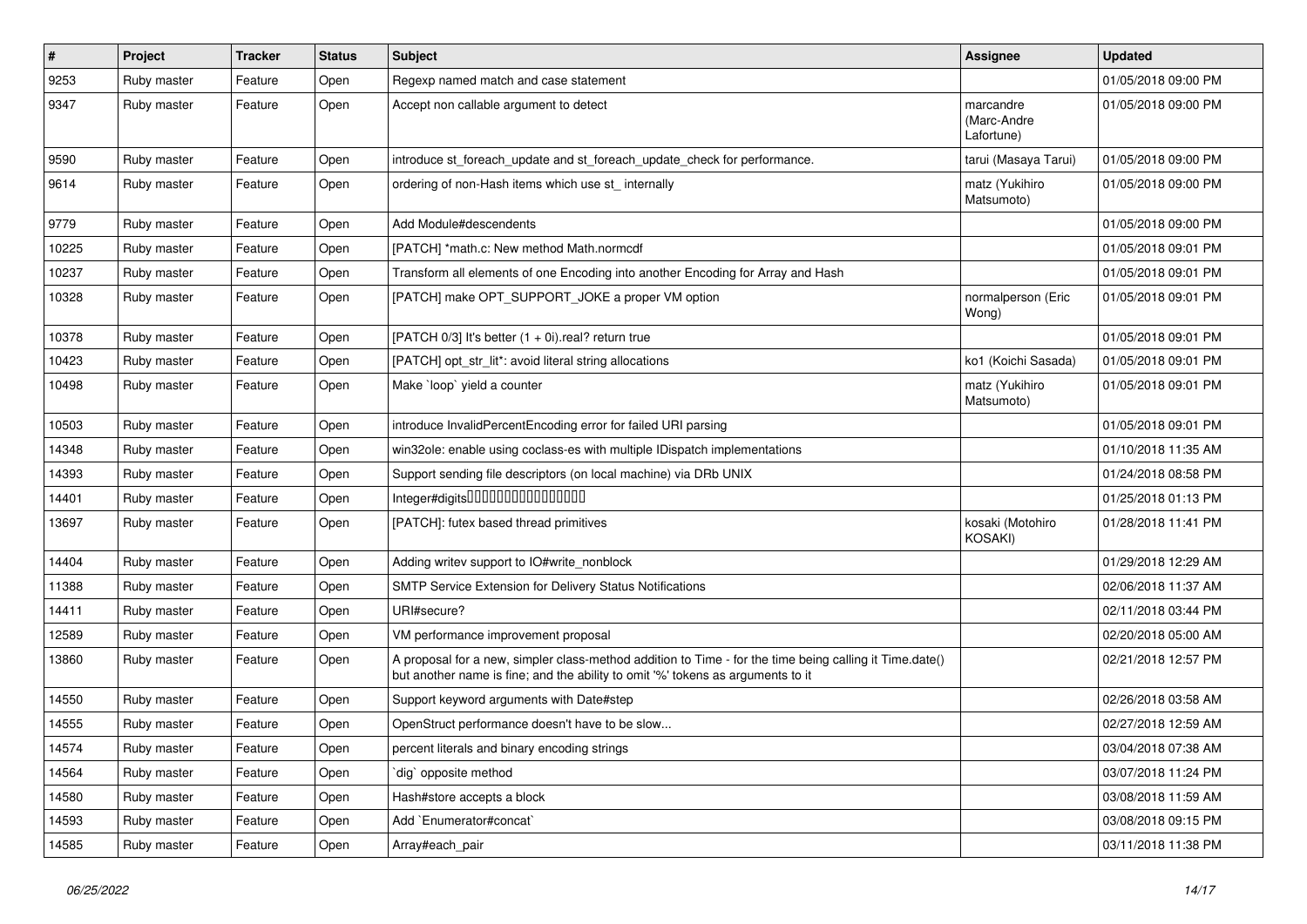| $\pmb{\#}$ | Project     | <b>Tracker</b> | <b>Status</b> | Subject                                                                                                                       | <b>Assignee</b>              | <b>Updated</b>      |
|------------|-------------|----------------|---------------|-------------------------------------------------------------------------------------------------------------------------------|------------------------------|---------------------|
| 9049       | Ruby master | Feature        | Open          | Shorthands (a:b, *) for inclusive indexing                                                                                    |                              | 03/15/2018 12:26 AM |
| 14606      | Ruby master | Feature        | Open          | Change begin-else-end without rescue from warning to syntax error                                                             |                              | 03/16/2018 01:22 AM |
| 14615      | Ruby master | Feature        | Open          | Consider introducing shortcut to check Net::HTTP response type                                                                |                              | 03/19/2018 05:43 AM |
| 14618      | Ruby master | Feature        | Open          | Add display width method to String for CLI                                                                                    |                              | 03/21/2018 04:00 AM |
| 14636      | Ruby master | Feature        | Open          | 'Hash' has a method for accessing the shortest path towards a certain key                                                     |                              | 03/28/2018 09:42 AM |
| 14625      | Ruby master | Feature        | Open          | yield_self accepts an argument, calling to_proc                                                                               |                              | 03/30/2018 06:52 AM |
| 14669      | Ruby master | Feature        | Open          | Regexp does not expose the amount of capture groups.                                                                          |                              | 04/08/2018 11:11 AM |
| 14685      | Ruby master | Feature        | Open          | IRB doesn't print exception cause                                                                                             |                              | 04/13/2018 03:20 PM |
| 14672      | Ruby master | Feature        | Open          | Introduce a Date.safe_parse method                                                                                            |                              | 04/18/2018 10:11 AM |
| 14624      | Ruby master | Feature        | Open          | #{nil} allocates a fresh empty string each time                                                                               |                              | 04/21/2018 11:12 AM |
| 14710      | Ruby master | Feature        | Open          | I'd like to know from C API that "It has only one reference to Ruby object" to determine whether it is a<br>temporary object. |                              | 04/24/2018 11:28 PM |
| 14771      | Ruby master | Feature        | Open          | Add method to create DNS resource from data string                                                                            |                              | 05/17/2018 10:43 PM |
| 14723      | Ruby master | Feature        | Open          | [WIP] sleepy GC                                                                                                               |                              | 05/18/2018 09:13 AM |
| 14758      | Ruby master | Feature        | Open          | Add a first-class support for isolated bounded packages / modules / contexts                                                  |                              | 05/18/2018 09:13 AM |
| 14724      | Ruby master | Feature        | Open          | chains of inequalities                                                                                                        | matz (Yukihiro<br>Matsumoto) | 05/19/2018 01:06 AM |
| 14777      | Ruby master | Feature        | Open          | Add Range#offset?                                                                                                             |                              | 05/19/2018 03:50 PM |
| 14249      | Ruby master | Feature        | Open          | Remove str[match_str]                                                                                                         |                              | 05/19/2018 06:13 PM |
| 14783      | Ruby master | Feature        | Open          | String#chars_at / String#bytes_at                                                                                             |                              | 05/24/2018 01:18 PM |
| 14785      | Ruby master | Feature        | Open          | Parse guard statements like regular conditionals                                                                              |                              | 05/25/2018 05:46 AM |
| 14546      | Ruby master | Feature        | Open          | Hash#delete!                                                                                                                  | matz (Yukihiro<br>Matsumoto) | 05/30/2018 08:24 PM |
| 14217      | Ruby master | Feature        | Open          | Expose RUBY_PATCHLEVEL_STR or similar with patch level info for rc/preview as a constant                                      |                              | 06/01/2018 03:00 AM |
| 14801      | Ruby master | Feature        | Open          | New method 'show_stack' to show Ruby stack(s) when program is running                                                         |                              | 06/01/2018 09:45 AM |
| 14811      | Ruby master | Feature        | Open          | Dynamically extend Ruby VM stack                                                                                              |                              | 06/05/2018 07:59 AM |
| 14819      | Ruby master | Feature        | Open          | Efficient cstring to RVALUE typecasting for c extension gems                                                                  |                              | 06/06/2018 09:13 PM |
| 14833      | Ruby master | Feature        | Open          | Add RubyVM::AST::Node#pretty_print                                                                                            |                              | 06/07/2018 02:56 PM |
| 13733      | Ruby master | Feature        | Open          | Dump the delegator instead of the delegated object                                                                            |                              | 06/29/2018 05:09 PM |
| 13626      | Ruby master | Feature        | Open          | Add String#byteslice!                                                                                                         |                              | 07/03/2018 11:07 PM |
| 14896      | Ruby master | Feature        | Open          | Expose Net::HTTPResponse socket for integration with libraries expecting an IO                                                |                              | 07/04/2018 10:05 PM |
| 13620      | Ruby master | Feature        | Open          | Simplifying MRI's build system: always make install                                                                           |                              | 07/08/2018 09:41 AM |
| 14904      | Ruby master | Feature        | Open          | Make it possible to run instance_eval with zero-arguments lambda                                                              |                              | 07/11/2018 05:03 AM |
| 14328      | Ruby master | Feature        | Open          | SIMD vectorization                                                                                                            |                              | 07/16/2018 05:12 PM |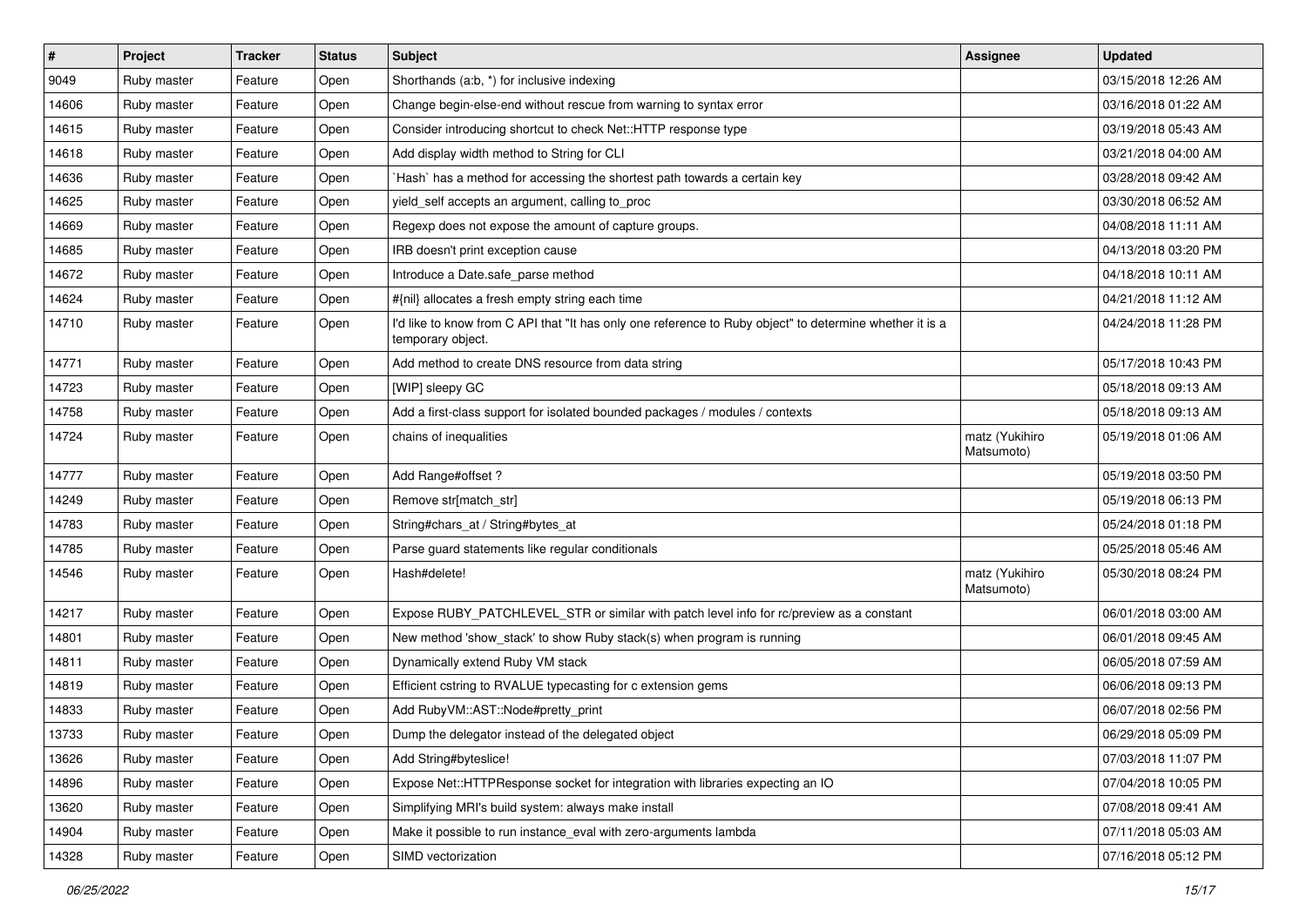| $\vert$ # | Project     | <b>Tracker</b> | <b>Status</b> | Subject                                                                              | <b>Assignee</b>              | <b>Updated</b>      |
|-----------|-------------|----------------|---------------|--------------------------------------------------------------------------------------|------------------------------|---------------------|
| 14919     | Ruby master | Feature        | Open          | Add String#byteinsert                                                                |                              | 07/18/2018 01:29 PM |
| 14925     | Ruby master | Feature        | Open          | Kernel#assert(expression)                                                            |                              | 07/20/2018 02:39 PM |
| 14859     | Ruby master | Feature        | Open          | [PATCH] implement Timeout in VM                                                      | ko1 (Koichi Sasada)          | 07/22/2018 07:42 AM |
| 14931     | Ruby master | Feature        | Open          | [DOC] exception keyword argument is not documented in some methods                   |                              | 07/22/2018 08:53 AM |
| 14932     | Ruby master | Feature        | Open          | Dynamically adjust method cache size at runtime                                      |                              | 07/22/2018 10:45 PM |
| 12306     | Ruby master | Feature        | Open          | Implement String #blank? #present? and improve #strip and family to handle unicode   | matz (Yukihiro<br>Matsumoto) | 07/22/2018 10:55 PM |
| 14951     | Ruby master | Feature        | Open          | New operator to evaluate truthy/falsy/logical equivalence                            |                              | 08/02/2018 07:16 AM |
| 14938     | Ruby master | Feature        | Open          | Provide API to get same result as ruby -wc                                           |                              | 08/06/2018 06:27 PM |
| 14033     | Ruby master | Feature        | Open          | Add String#append                                                                    |                              | 08/08/2018 03:01 AM |
| 14869     | Ruby master | Feature        | Open          | Proposal to add Hash#===                                                             |                              | 08/09/2018 04:03 AM |
| 14916     | Ruby master | Feature        | Open          | Proposal to add Array#===                                                            |                              | 08/09/2018 04:06 AM |
| 14955     | Ruby master | Feature        | Open          | [PATCH] gc.c: use MADV_FREE to release most of the heap page body                    |                              | 08/14/2018 03:04 AM |
| 15006     | Ruby master | Feature        | Open          | [PATCH] io.c: use copy_file_range with every types of files                          |                              | 08/21/2018 07:52 PM |
| 15017     | Ruby master | Feature        | Open          | Provide extended information about Signal                                            |                              | 08/22/2018 05:42 AM |
| 15024     | Ruby master | Feature        | Open          | Support block in Array#join                                                          |                              | 08/25/2018 05:05 AM |
| 15031     | Ruby master | Feature        | Open          | T_RANGE for testing whether object is a Range                                        |                              | 08/27/2018 11:45 AM |
| 15093     | Ruby master | Feature        | Open          | Retrive Array elements with infinite ranges specified by Float::INFINITY             |                              | 09/09/2018 02:01 PM |
| 15074     | Ruby master | Feature        | Open          | Create 'official' C API documentation on ruby-doc.org                                |                              | 09/12/2018 09:12 PM |
| 14927     | Ruby master | Feature        | Open          | Loading multiple files at once                                                       | matz (Yukihiro<br>Matsumoto) | 09/18/2018 12:38 AM |
| 15145     | Ruby master | Feature        | Open          | chained mappings proposal                                                            |                              | 09/22/2018 12:06 AM |
| 15149     | Ruby master | Feature        | Open          | extend string format to nil safe                                                     |                              | 09/25/2018 03:22 AM |
| 15217     | Ruby master | Feature        | Open          | Add Resolv.current_resolver                                                          |                              | 10/08/2018 11:18 PM |
| 15222     | Ruby master | Feature        | Open          | Add a way to distinguish between Struct classes with and without keyword initializer |                              | 10/11/2018 01:16 PM |
| 15112     | Ruby master | Feature        | Open          | Introducing the short form of `STDERR.puts expr.inspect`.                            | matz (Yukihiro<br>Matsumoto) | 10/12/2018 02:02 AM |
| 14136     | Ruby master | Feature        | Open          | Implement #empty? on more classes                                                    |                              | 10/27/2018 07:20 AM |
| 15261     | Ruby master | Feature        | Open          | Expose rl_variable_value as Readline.variable_value                                  |                              | 10/29/2018 12:08 PM |
| 6946      | Ruby master | Feature        | Open          | FIPS support?                                                                        |                              | 11/07/2018 04:00 PM |
| 12115     | Ruby master | Feature        | Open          | Add Symbol#call to allow to_proc shorthand with arguments                            |                              | 11/16/2018 09:49 AM |
| 15302     | Ruby master | Feature        | Open          | Proc#with and Proc#by, for partial function application and currying                 |                              | 11/23/2018 10:16 AM |
| 15338     | Ruby master | Feature        | Open          | Provide way for C extensions to query if global variable is defined                  |                              | 11/25/2018 09:32 AM |
| 15352     | Ruby master | Feature        | Open          | Mandatory block parameters                                                           |                              | 11/28/2018 12:19 PM |